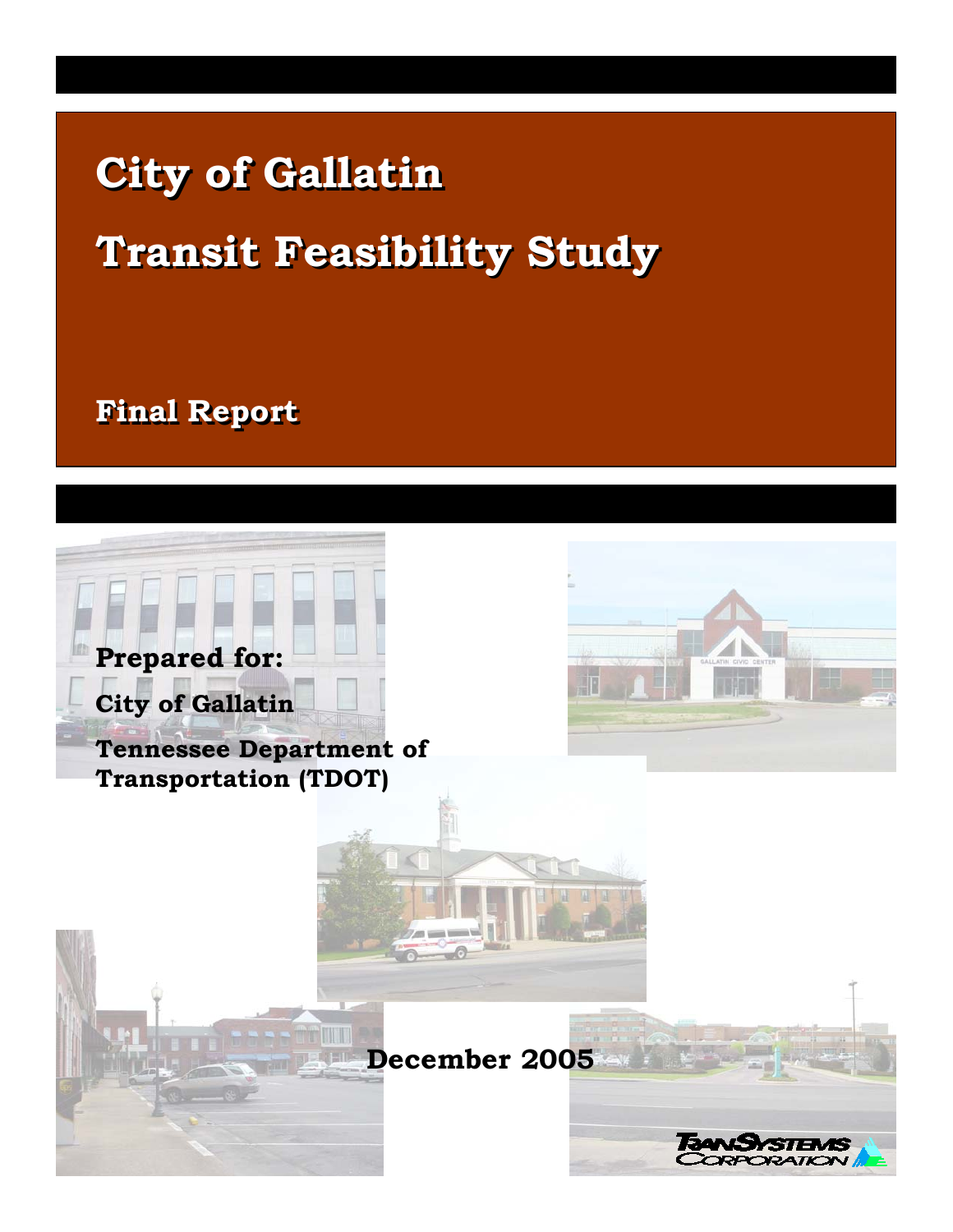## **TABLE OF CONTENTS**

| ALTERNATIVE 1: EXPANDED DEMAND RESPONSE SERVICE WITHIN GALLATIN14              |  |
|--------------------------------------------------------------------------------|--|
| ALTERNATIVE 2: FIXED ROUTE BUS SERVICE BETWEEN GALLATIN AND HENDERSONVILLE .15 |  |
|                                                                                |  |
|                                                                                |  |
|                                                                                |  |
|                                                                                |  |
|                                                                                |  |
|                                                                                |  |
|                                                                                |  |
|                                                                                |  |
|                                                                                |  |
|                                                                                |  |
|                                                                                |  |
|                                                                                |  |
|                                                                                |  |
|                                                                                |  |
|                                                                                |  |
|                                                                                |  |
|                                                                                |  |
|                                                                                |  |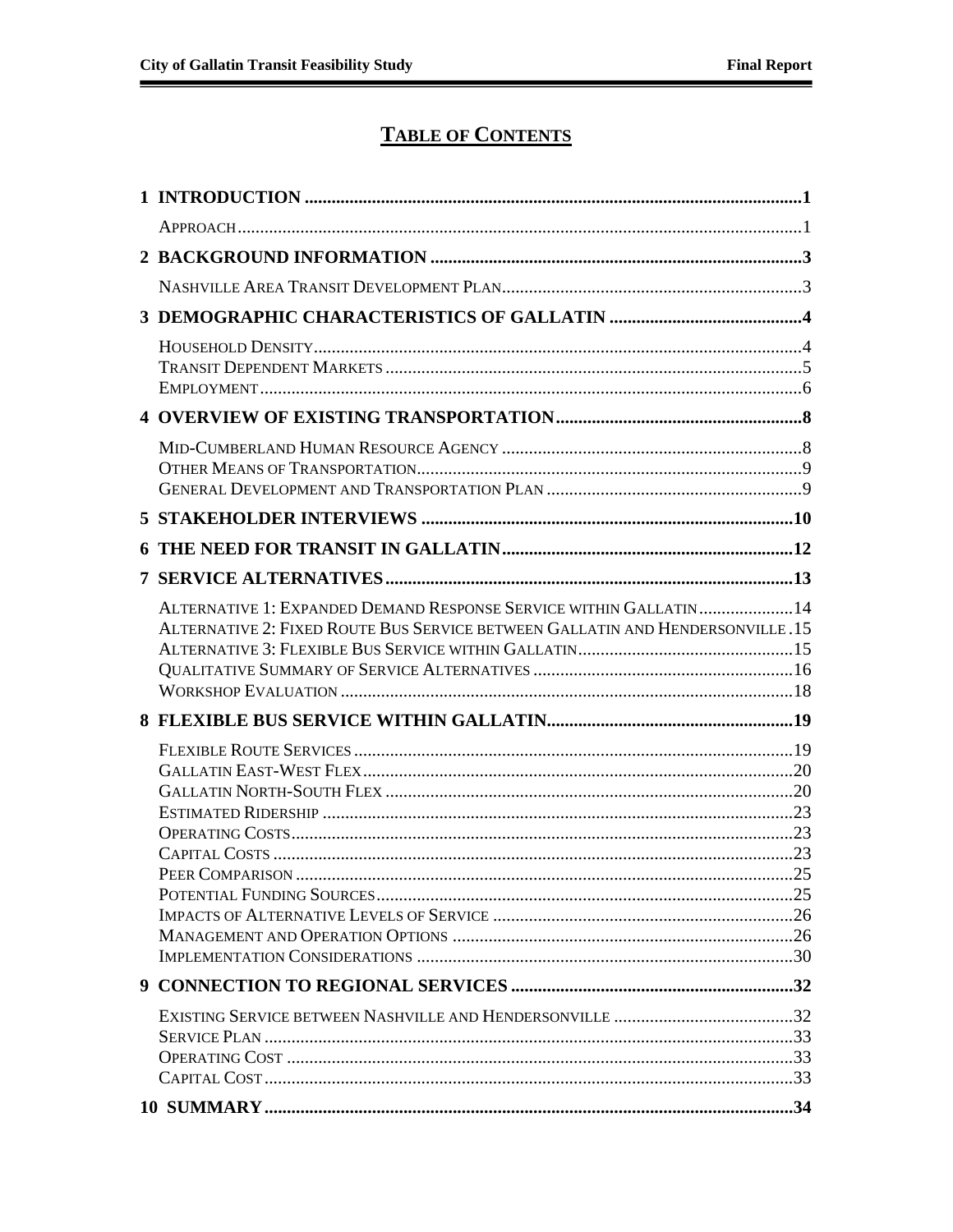## **1 INTRODUCTION**

The City of Gallatin, Tennessee serves as the county seat of Sumner County and is located 30 miles northeast of Nashville. According to the 2000 United States Census, the population of Gallatin was 23,230. According to the *Gallatin General Development and Transportation Plan, 1996-2005*, the population of Gallatin could increase to 30,000 by the year 2010. The City has easy access to Interstates 24, 40, 65, and 840 and two major highways (31E and 31W).



In February, 2005 the City of Gallatin approached the Tennessee Department of Transportation (TDOT) for planning assistance to study the feasibility of starting new transit services in Gallatin. While the ultimate goal of the City is to connect with Nashville via commuter rail service, this study will analyze the feasibility of implementing local transit services in the interim.

## **Approach**

In April, 2005, the City of Gallatin initiated the Transit Feasibility Study with the overall objective of analyzing the need for transit service in the Gallatin area. If a need for transit exists, a preliminary plan to provide those services would be provided. In order to accomplish that objective, the following five tasks will be undertaken in this study: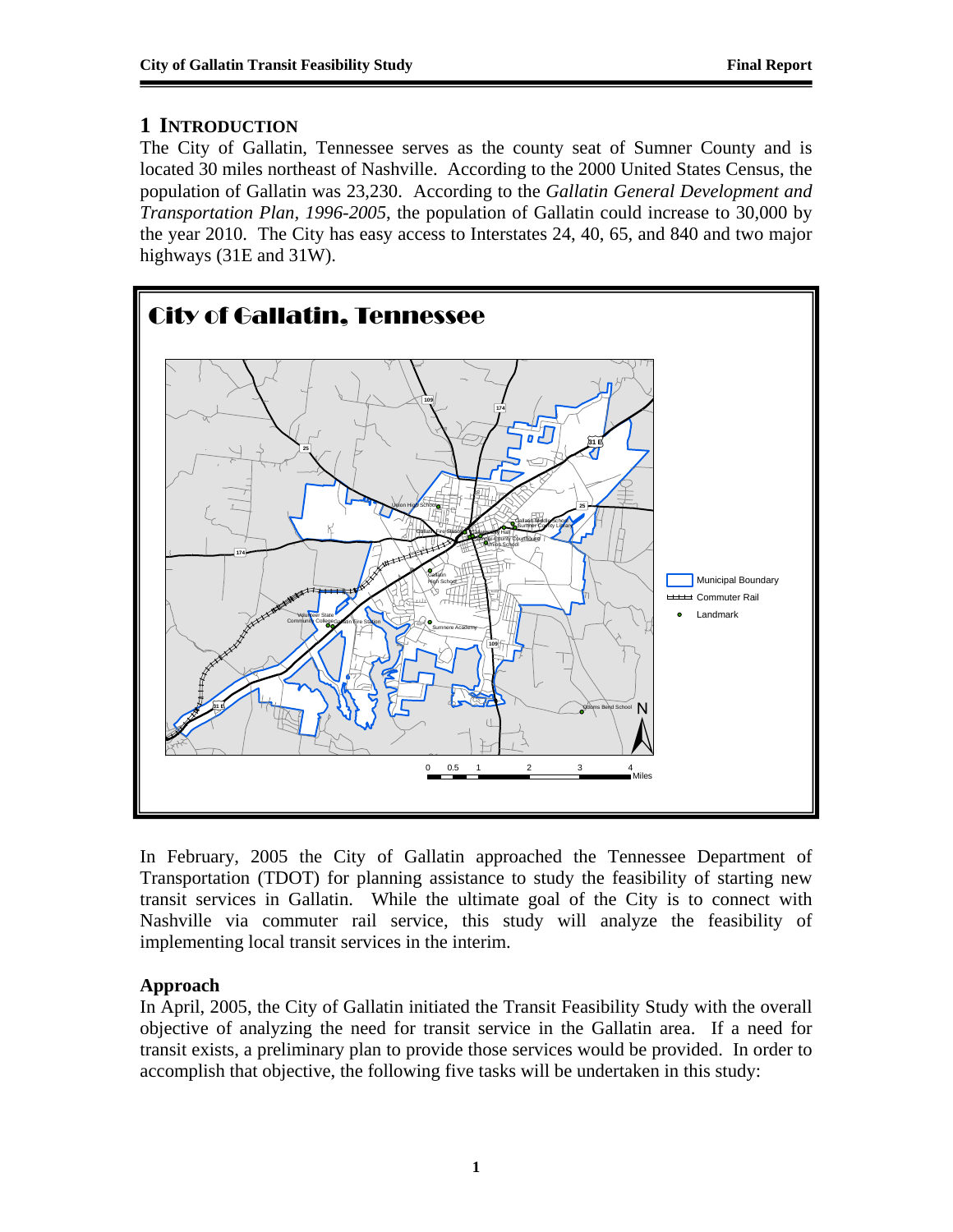*Task 1: Document the Need for Transit Services* – This task included the collection and analysis of various types of data. Demographics, socioeconomic indicators, and development patterns were reviewed to determine if and where transit may be applicable. Field work and interviews with key stakeholders from the City and region were conducted to gain an understanding of specific needs.

*Task 2: Formulate Service Concepts –* Using the information and analysis conducted in Task 1, transit service concepts were presented to the City for consideration. These concepts rangee from general public dial-a-ride service to traditional fixed route bus service.

*Task 3: Identify a Preferred Service Alternative – Task 3 will included a presentation to* City officials on the various service concepts and their characteristics. Once a preferred concept was selected, details such as costs, estimated ridership, and potential funding sources were prepared.

*Task 4: Service Implementation and Long Term Strategies –* The implementation of transit service requires investigation into many institutional, operational, and administrative issues. This task summarized the key issues and their associated impacts should transit service be implemented. Long Term strategies for transit services were presented with a focus on the potential to expand to outlying areas or to connect with potential future services, including commuter rail.

*Task 5: Prepare a Final Plan –* All of the previous tasks are summarized into this final plan and were presented to the City of Gallatin on November 29, 2005.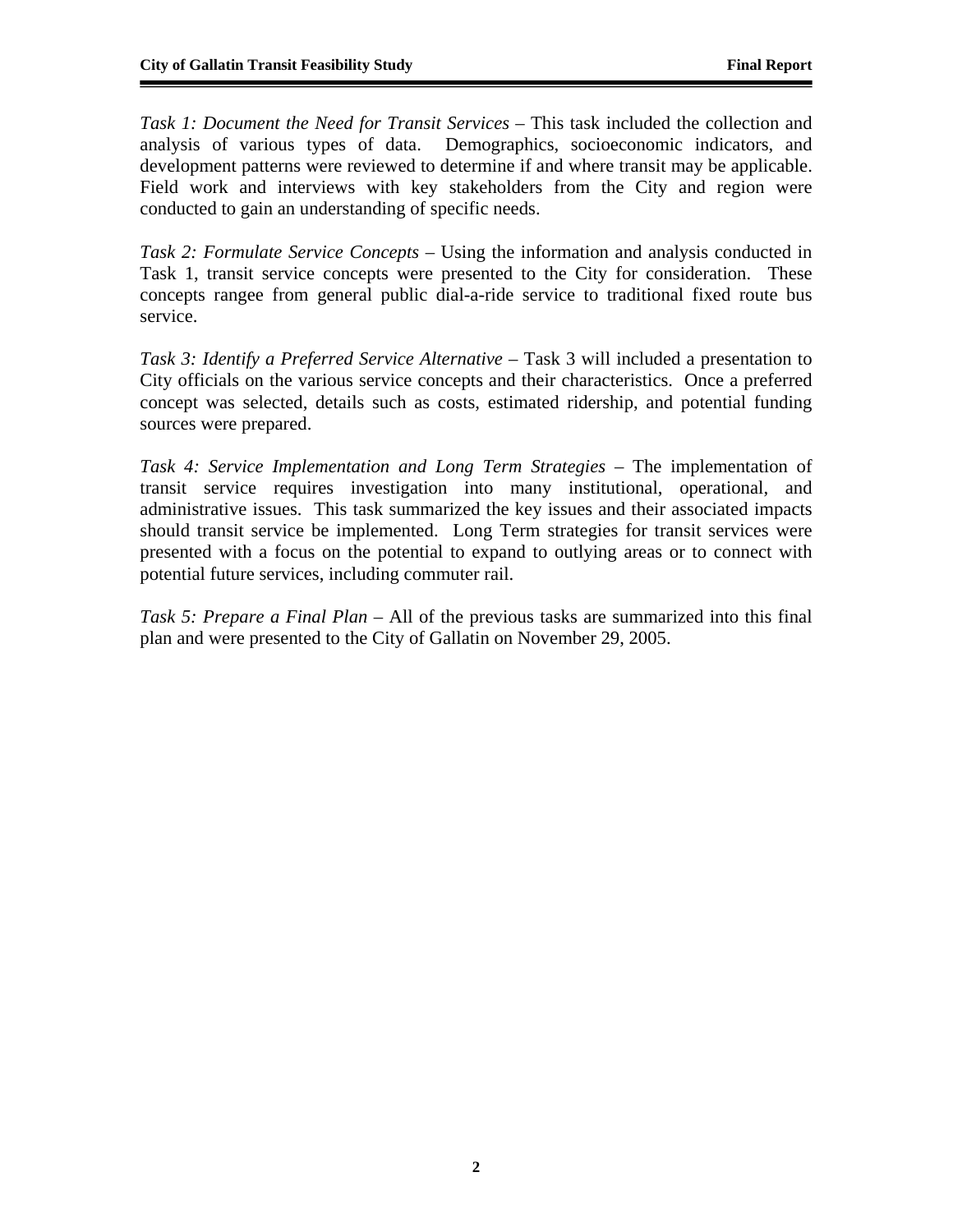## **2 BACKGROUND INFORMATION**

To support research and data collection efforts, a set of background information was reviewed and analyzed. A list of sources for that information is provided below:

- City of Gallatin General Development and Transportation Plan, 1996-2005
- 2000 U.S. Census Data
- Average Daily Traffic (ADT) Counts for Sumner County
- Mid-Cumberland Human Resource Agency (MCHRA) ridership data

This warehouse of information was used as a basis to begin research and analysis of the City's demographics, future development, employment patterns, and existing transportation services – ultimately leading to the determination of need for transit in Gallatin.

One source of particular use for this project was the *Nashville Area Transit Development Plan*, completed in January 2003.

## **Nashville Area Transit Development Plan**

The *Nashville Area Transit Development Plan* focused on the area covered by the Nashville Area Metropolitan Planning Organization (MPO), specifically Davidson, Rutherford, Sumner, Williamson, and Wilson Counties. The Plan reviewed existing conditions and travel patterns, identified transit opportunity areas, and recommended preliminary service concepts to explore for higher population areas (such as Gallatin).

Both home-based work trips and home-based non-work trips were analyzed for portions of Sumner County. The Plan found that 50% of all work trips originating in Sumner County are destined for Davidson County and 47% remain in Sumner County. For nonwork trips, 78% of trips remained in Sumner County, with 19% destined for Davidson County. With the exception of a fairly large amount of trips between Portland and Nashville's Central Business District (CBD), most of the travel into the CBD is from the Hendersonville area (which is currently served by RTA route 35X Rivergate Express).

The *Nashville Area Transit Development Plan* recommended short term and long term transit recommendations for portions of Sumner County. One short term recommendation was the extension of the existing 35X route to Gallatin. The long term recommendations included a local circulator route operating within Gallatin.

Because the Transit Development Plan covered a large region, the recommendations were general in nature. This study will build off of the recommendations of the prior work by focusing on specific local transit demand, possible service configurations, and implementation strategies.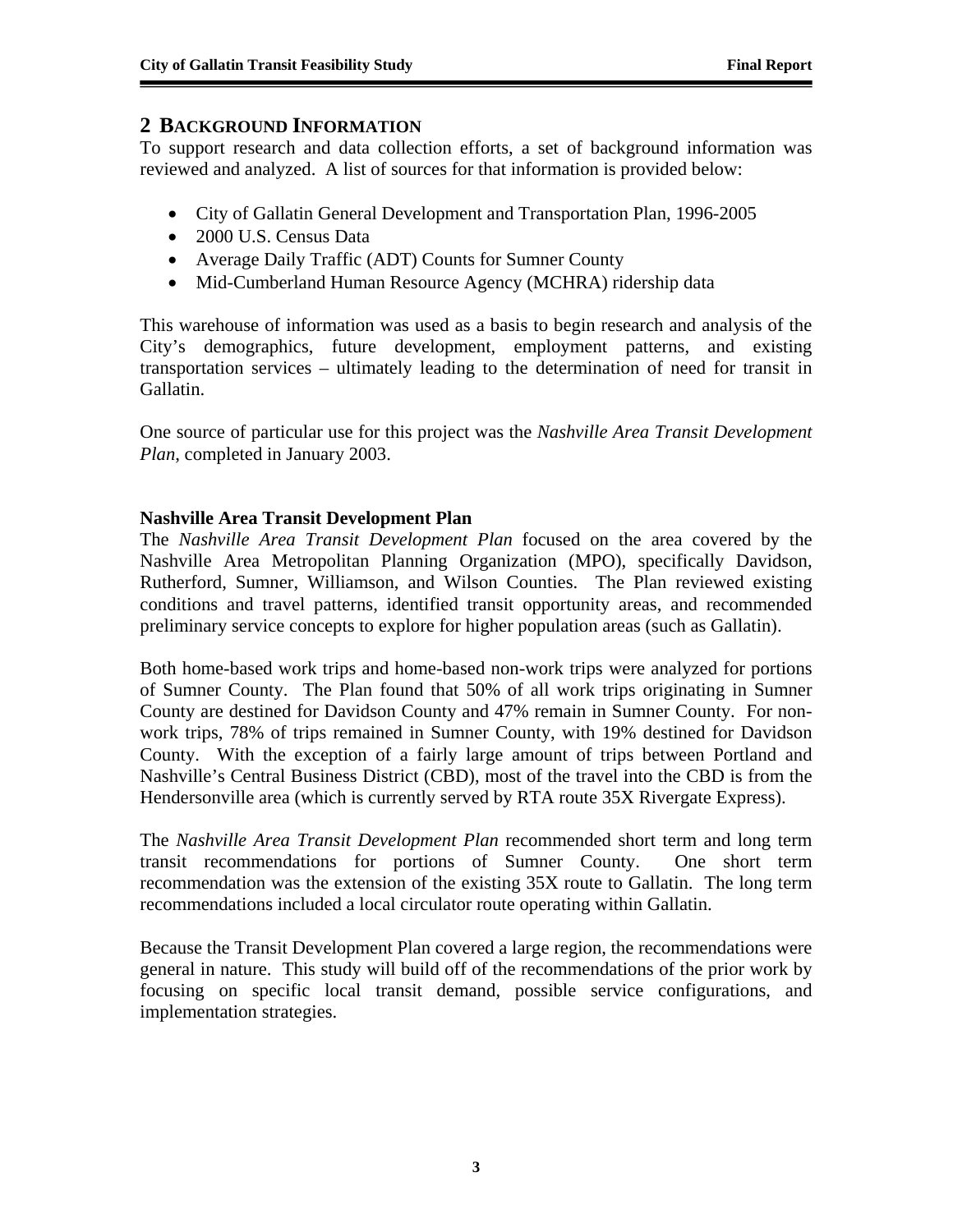╜

## **3 DEMOGRAPHIC CHARACTERISTICS OF GALLATIN**

Demographic and socioeconomic characteristics of Gallatin were evaluated because they are often good indicators of those likely to use transit. For example, household density, income, age, vehicle ownership, and employment density are all factors that have the potential to affect transit ridership.

According to the 2000 U.S. Census, the City of Gallatin has approximately 23,230 residents in a land area covering 22 square miles. Table 1 below presents additional characteristics:

| Population                               | 23,230       |
|------------------------------------------|--------------|
| Population 19 years and under            | 28%          |
| Population 65 years and over             | 14%          |
| Average Household Size                   | 2.50         |
| Owner-occupied Housing Units             | 63%          |
| Disability Status (21 to 64 years)       | 24%          |
| Labor Force (for population 16 and over) | 10,962 (61%) |
| Average Travel Time to Work              | 26 minutes   |
| Work in county of Residence              | 71%          |
| Median Household Income                  | \$34,696     |

#### **TABLE 1: CHARACTERISTICS OF GALLATIN, TENNESSEE**

*Source: 2000 U.S. Census* 

#### **Household Density**

An important factor in the potential success of transit is the household density of a given area. In general, fixed route services can be supported in areas of moderate to highdensity development. In lower density areas, flexible routes and demand-response services generally provide a better match. Table 2, derived from the *Transit Capacity and Quality of Service Manual*, shows basic industry guidelines for type of service by density (expressed as households per acre).

| <b>Service Type</b>                | <b>Household Density</b> |
|------------------------------------|--------------------------|
| Fixed Route                        | 3 HH/Acre or more        |
| Fixed and Flexible Service         | 2-3 HH/Acre              |
| Demand Response / Flexible Service | 1-2 HH/Acre              |
| Demand Response                    | $0-1$ HH/Acre            |

**TABLE 2: HOUSEHOLD DENSITY GUIDELINES FOR TYPES OF TRANSIT SERVICE**

*Source: Transit Capacity and Quality of Service Manual* 

Figure 1 on the following page shows the existing (year 2000) household density for the City of Gallatin. The red areas on the map indicate the locations where traditional fixed route bus service is most likely to be supported. These areas are most prevalent north of downtown on both sides of North Water Avenue. There are also pockets of higher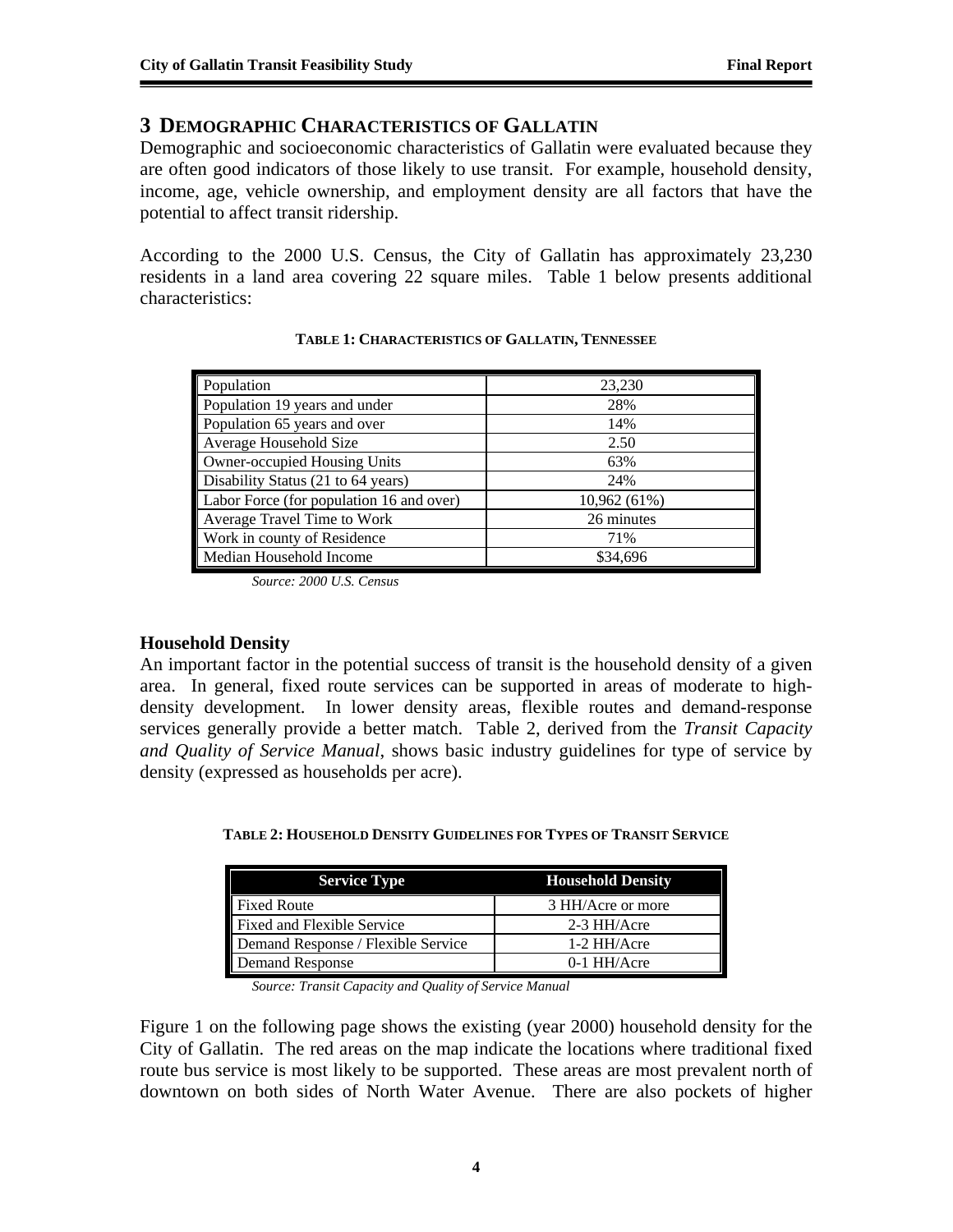household density south of the downtown along South Water Avenue between the Highway 109 bypass and Coles Ferry Road.



#### **FIGURE 1: CITY OF GALLATIN HOUSEHOLD DENSITY**

#### **Transit Dependent Markets**

Outside of major urban areas, the most likely users of public transportation in a cardominated area such as Gallatin, Tennessee are individuals who may not have the option of traveling by car – seniors, teenagers, persons with disabilities, those with low incomes, and those without access to a car. Analyzing these populations can be helpful in understanding the potential for transit use in the area. If the feasibility of transit services is established, the location analysis of these markets provides insight as to where transit service should be provided. A review of 2000 U.S. Census data provided the following findings:

- Seniors for whom age has started to impair their ability to drive are of particular interest for transit service. Gallatin has a relatively average percentage of senior population with 14.0% of age 65 and over, and 5% of the population of age 75 and older.
- Another market for transit is children who are old enough to travel alone, but not yet old enough to drive, particularly if parents are not available to drive them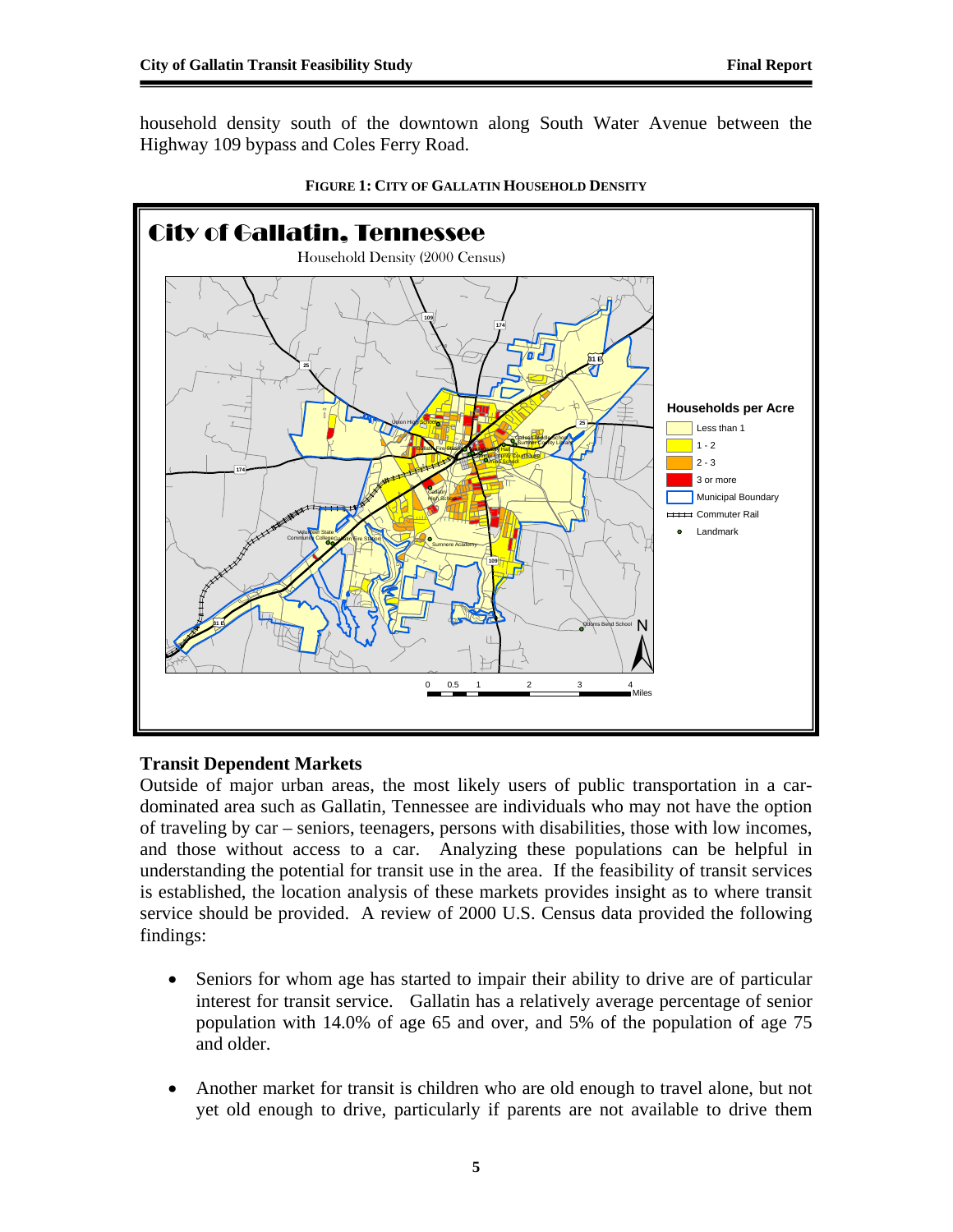because of work obligations. In Gallatin, 7% of the population is between 10 and 14, which is not a significant number considering that in these types of communities, most of these children are usually able to drive with their parents. On the other hand, 8% is between 15 and 19 years of age. This relatively high percentage of adolescents may be due to the presence of Volunteer State Community College, located west along Route 31E. The college is also viewed as an employment center, which can potentially attract trips as well as generate them.

- A total of 24.0% of the population between 21 and 64 have a disability in Gallatin, much higher than the national average of 19.2%.
- In Gallatin, 37.1% of households have an income lower than \$25,000 per year and approximately 12% have an income below \$10,000.
- In Gallatin, 9.9% of the occupied housing units, or 895 households, do not own a vehicle, and 35.4% (3,188 households) own only one vehicle.

## **Employment**

Manufacturing and educational, health, and social services are the two industrial sectors that provide the most jobs in Gallatin. The number of jobs provided by each sector, according to the 2000 U.S. Census, is shown in Table 3.

| <b>Industrial Sector</b>                                         | $\frac{0}{0}$ |
|------------------------------------------------------------------|---------------|
| Manufacturing                                                    | 22.5%         |
| Educational, health and social services                          | 17.1%         |
| Retail trade                                                     | 13.1%         |
| Construction                                                     | 7.3%          |
| Arts, entertainment, recreation, accommodation and food services | 6.9%          |
| Professional, scientific, management, administrative services    | 5.8%          |
| Finance, insurance, real estate, and rental and leasing          | 5.7%          |
| Other services (except public administration)                    | 4.8%          |
| Wholesale trade                                                  | 4.5%          |
| Public administration                                            | 4.4%          |
| Transportation and warehousing, and utilities                    | 4.4%          |
| Information                                                      | 2.0%          |
| Agriculture, forestry, fishing and hunting, mining               | 1.4%          |
| TOTAL                                                            | 10.962        |

#### **TABLE 3: EMPLOYMENT IN GALLATIN**

*Source: 2000 U.S. Census* 

The number of jobs available in Gallatin, similar to most cities in the region, and the importance of various diverse sectors is indicative of the commercial, educational, medical, and recreational significance of Gallatin within Sumner County and the region.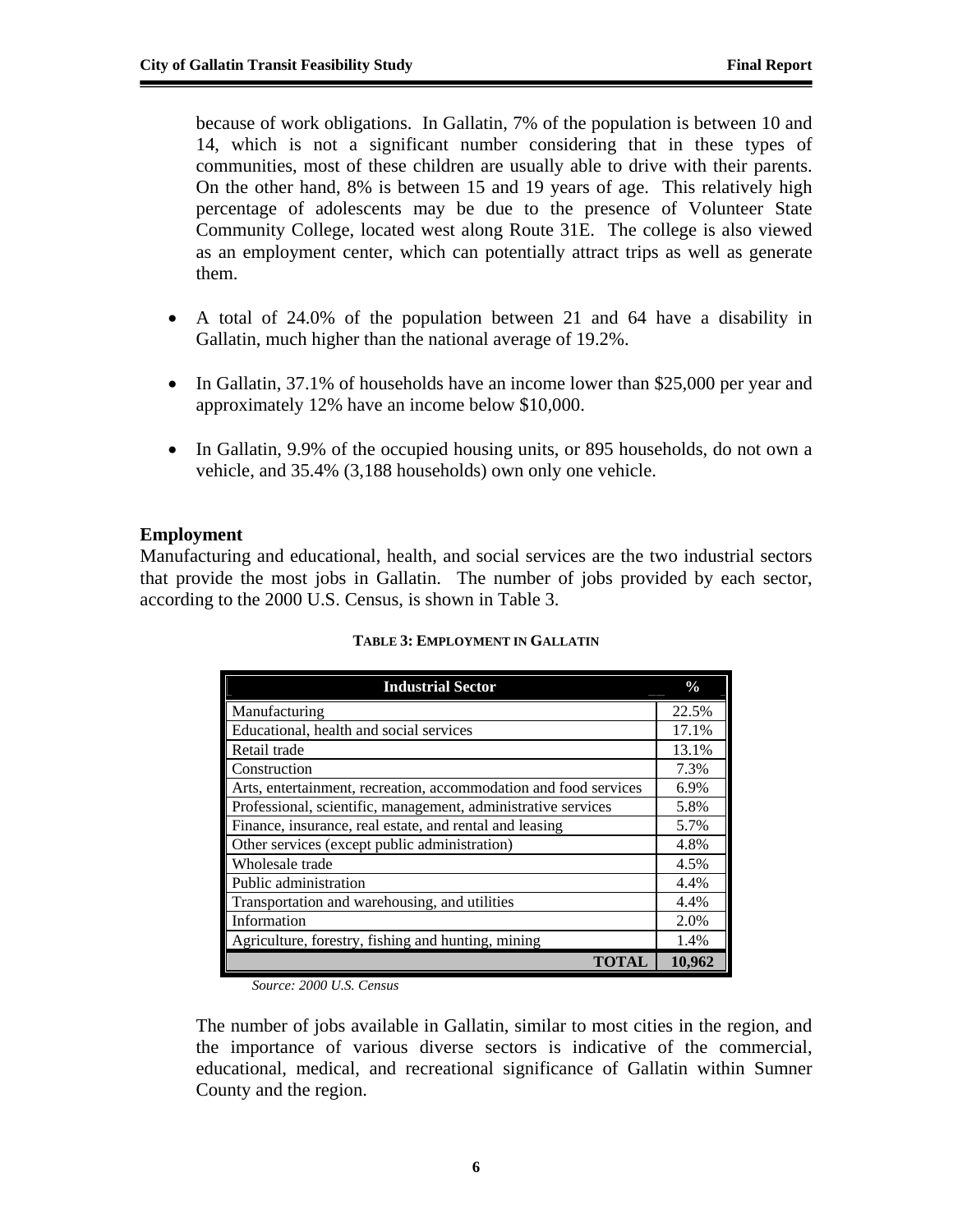According to the *Transit Capacity and Quality of Service Manual*, fixed route transit services are typically more successful in areas with employment densities above 4 jobs per acre. Thus, fixed route transit services, targeted to commuters, would be more successful when linking these areas to areas with population density higher than 3 households per acre. Other types of services may be more appropriate to target leisure markets and trips from places with lower residential and employment densities.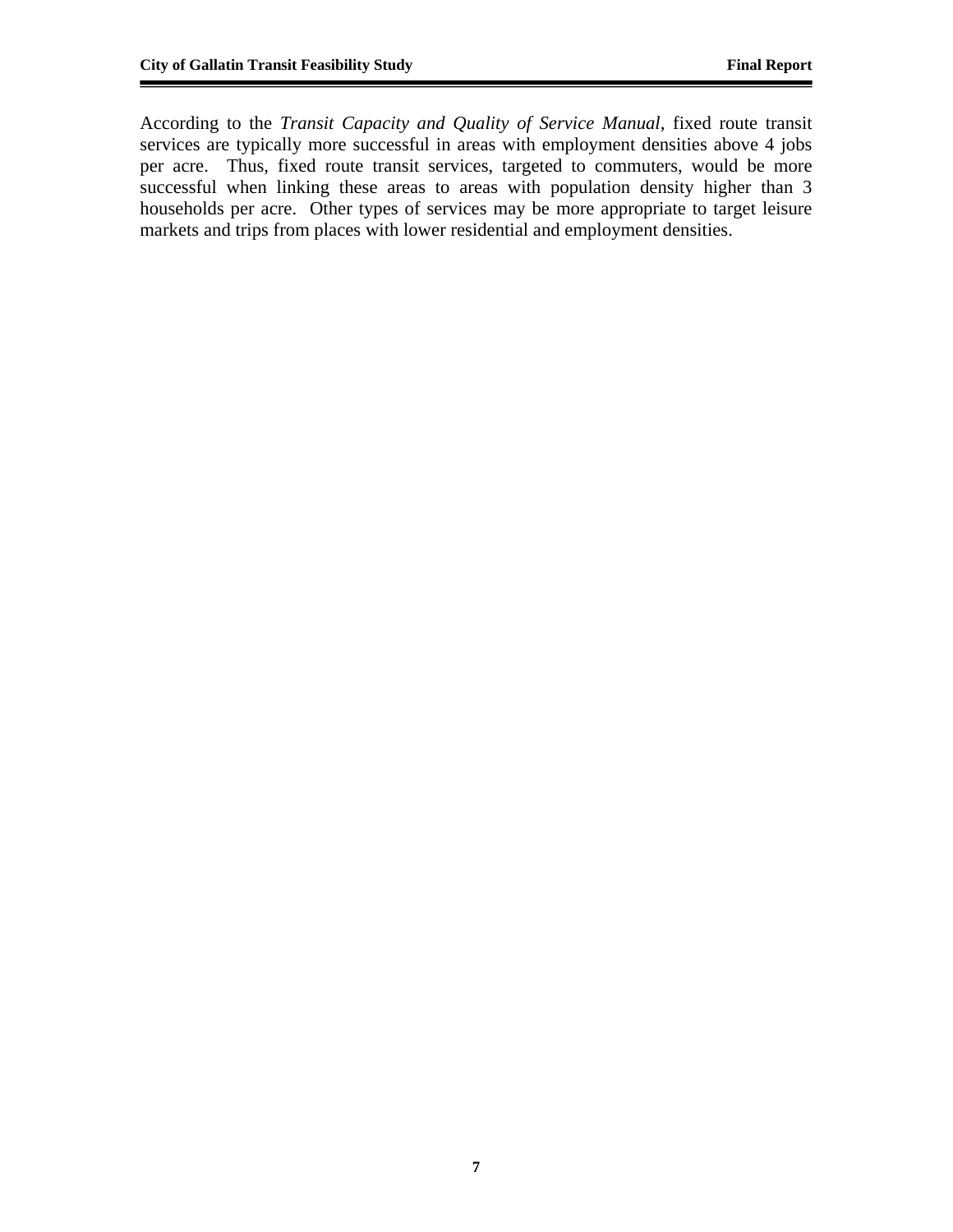## **4 OVERVIEW OF EXISTING TRANSPORTATION**

#### **Mid-Cumberland Human Resource Agency**

The only current transit service available in the region of Gallatin is that provided by Mid-Cumberland Human Resource Agency (MCHRA). MCHRA provides demand response (or dial-a-ride) service over 6,000 square miles to the following counties:

- Cheatham
- Dickson
- Houston
- Humphreys
- Montgomery
- Robertson
- Rutherford
- Stewart
- Sumner
- Trousdale
- Williamson
- Wilson

In theory, the service is available to all residents of the area, however, given the limited resources, priority is given to elderly, disabled, and economically disadvantaged with medical needs. MCHRA is funded by the Federal Transit Administration (FTA), Tennessee Department of Transportation (TDOT), local revenues, and fares. The standard fare within the area is \$1.50, \$2.00 if a county line is crossed, and \$0.50 for an



additional stop. MCHRA provides service between 6:00 a.m. and 6:00 p.m. Monday through Friday. Service is provided with vans shown in the picture to the right, with capacity ranging between 7 and 15 passengers.

According to the *TDOT 2004 Annual Status of Public Transportation* report, MCHRA provided a total of 165,602 passenger trips in fiscal year 2004. The average cost of a trip was \$18.34 and there were 0.2 passenger trips per capita for the entire 12-county service area (with a population of 867,000). In Sumner County, a total of 23,953 trips were provided by MCHRA on 8 vehicles in fiscal year 2004. Of those trips, 90% were in Gallatin. The majority of trips made on MCHRA are for accessing work or medical facilities.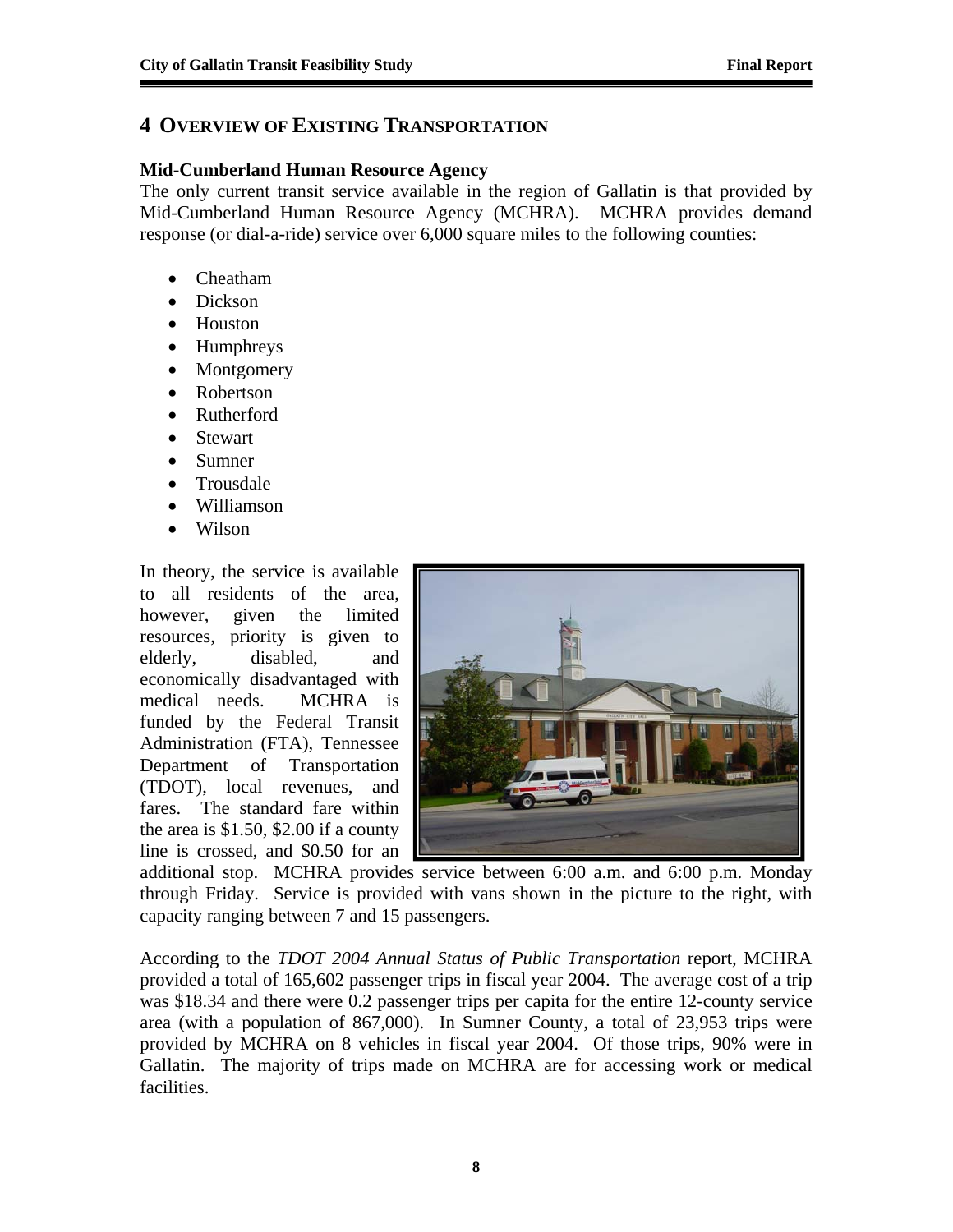#### **Other Means of Transportation**

The main mode of transportation in Gallatin is the private automobile. According to 2000 U.S. Census Journey to Work data, 88% of Gallatin workers use a car or van for their trip to work. The main access roads to the City are Route 109 (which also includes a bypass to the south of the City), which runs north-south through the City, and U.S. Route 31E, running east-west. Gallatin has a road network with diverse thoroughfare types which provide adequate circulation to the City.

According to Average Daily Traffic (ADT) counts, the heaviest traffic volume was recorded on U.S. Route 31E at the 109 bypass with over 45,000 vehicles per day. Other heavily traveled road segments include U.S. Route 31E at Locust Avenue (18,920 ADT), Main Street at Trigg Avenue (16,000 ADT), and the intersection of Water Avenue and the 109 bypass (15,740 ADT). Fewer than 3% of all trips in Gallatin are taxis, bicycle, or walking.

#### **General Development and Transportation Plan**

The Gallatin *General Development and Transportation Plan* was prepared for the timeframe between 1996 and 2005. According to the Plan, it represents "a coordinated and unified vision for the future development of all areas of the City". The Plan was reviewed for general background purposes and any references to future transit services. Specific land use categories, such as High Density Residential (HDR), make references to having direct access to major highways or mass transit services. The Plan also stresses the importance of uniform design guidelines and the need for a system of bikeways and sidewalks to supplement existing and future thoroughfares. The Plan "strongly encourages future road right-of-way provide sufficient space for transit shelters and the City continue to work through the Regional Transit Authority (RTA) to update ridership information and expected demand within the City". This Transit Feasibility Study accomplishes the goal of updating expected demand within the City of Gallatin.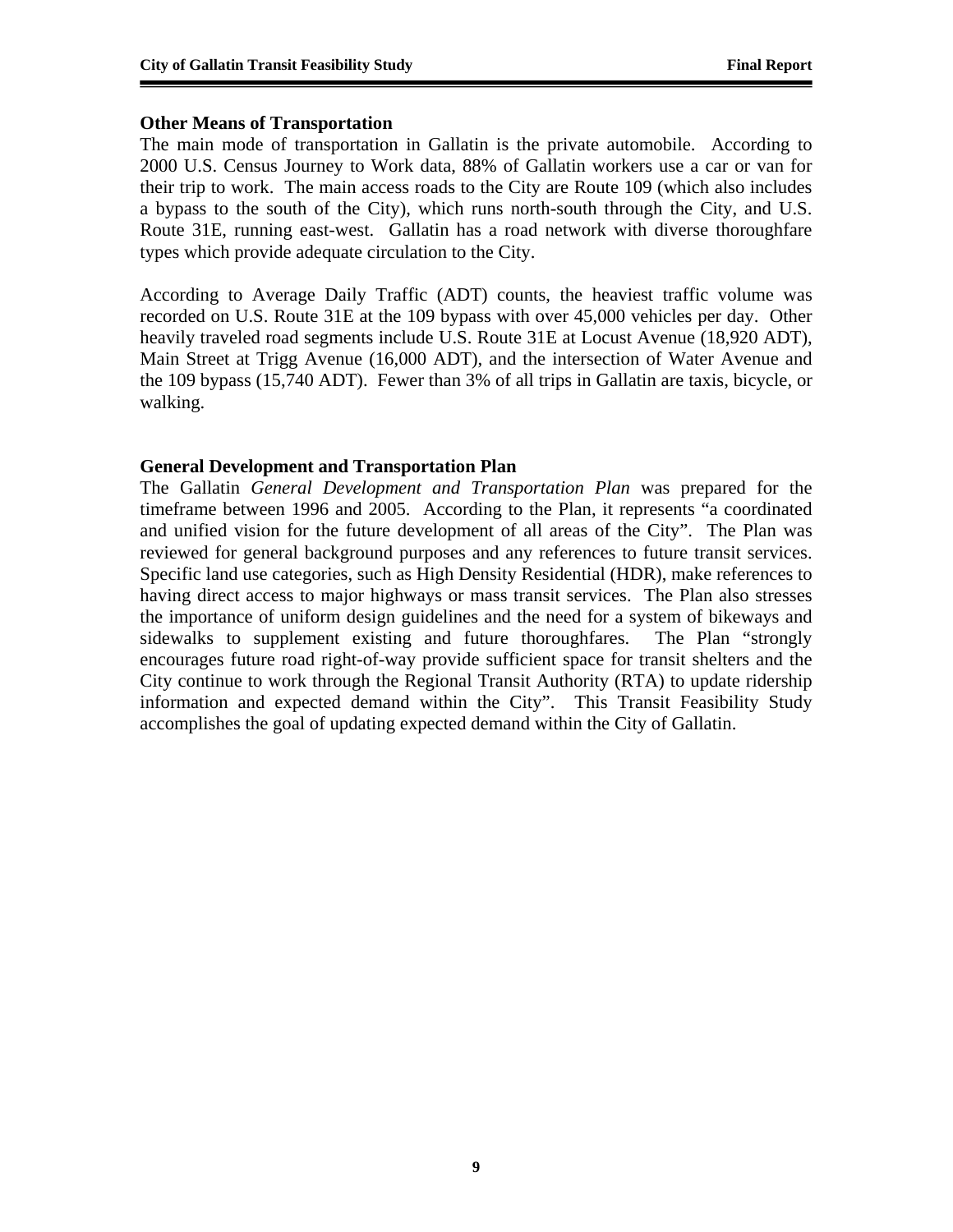## **5 STAKEHOLDER INTERVIEWS**

In May 2005, a site visit was conducted to interview stakeholders and to collect additional information. A list of potential stakeholders was compiled by the City of Gallatin. Each stakeholder was invited to participate in 45 minute interviews held at City Hall. The following individuals contributed input to the planning process:

- Mary Malone, Gallatin Shalom Zone
- Ann Whiteside, Business Development / Sumner County Career Center
- Donna Belote, Greater Gallatin
- Chad Miller, Gallatin Senior Center
- David Young, Sumner Regional Helath Center
- Warren Nichols, Volunteer State University (via phone)

In general, the stakeholders agreed on the importance of the project and were complimentary of the City for investigating the feasibility of transit. Listed below are some of the common themes heard for each of the questions asked during the interview process:

- *What should the priority of public transportation be?* Most stakeholders felt that the priority for public transportation should be to provide service to the transit dependent populations of Gallatin (seniors, those with disabilities, low income families, and those without access to a car). Other responses including getting people to and from Hendersonville.
- *What type of transit service is needed most in Gallatin?* Stakeholders were split on the type of transit service needed, with some mentioning the need for local, community-based transit, and some noting the need to travel to Hendersonville and Nashville.
- *What are the most popular destinations in Gallatin?* Stakeholders mentioned a variety of destinations for potential transit service:
	- o Manufacturing north along U.S. Route 31E
	- o Sumner County Regional MedicalCenter
	- o Wal-Mart (U.S. Route 31E and Belvidere)
	- o Volunteer State Community College
	- o Hendersonville
	- o Downtown area ("Square")
	- o South Water Avenue
- *Where are most people originating to access these destinations?* The stakeholders seemed to think that many of those accessing the hospital and grocery stores were originating from the north and east sides of the city, which is consistent with the population density patterns analyzed. The square and Volunteer State Community College seem to draw from more of a regional population than specifically Gallatin residents.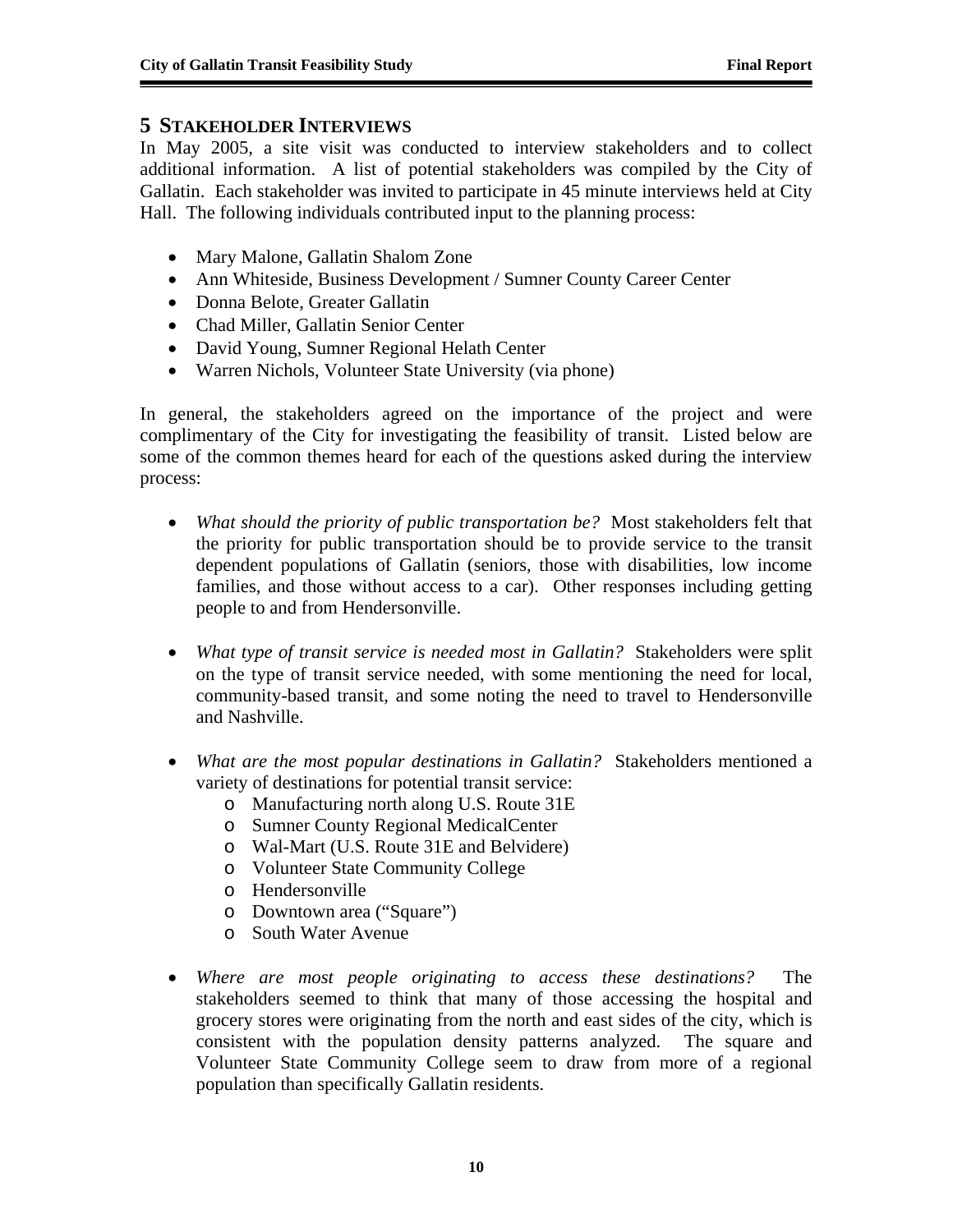- *What are the challenges to implementing transit service?* Stakeholders agreed that two factors will be the keys to overcome if transit service is going to be implemented; 1) money, and 2) educating people. Others indicated that selling the idea of transit to the residents will be important.
- *Is transit needed in Gallatin?* Most stakeholders felt that transit was needed in Gallatin and that residents would use it, particularly in lower-income areas of the City. Several stakeholders suggested integrating new transit service to help spur economic development within the downtown area, perhaps with the type of trolleys now in use in Franklin, Tennessee.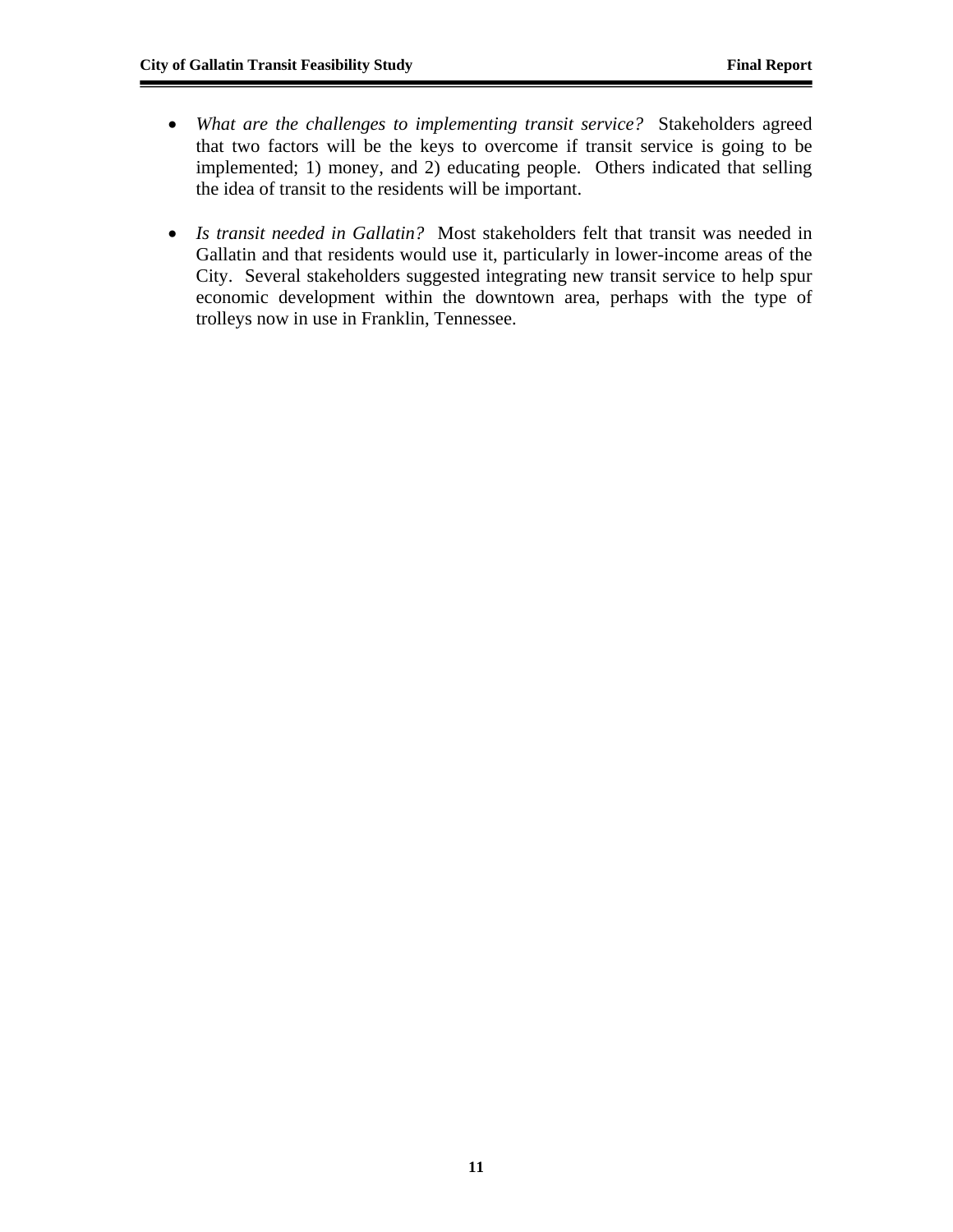## **6 THE NEED FOR TRANSIT IN GALLATIN**

Based on the quantitative and qualitative data collected and analyzed as a part of Task 1, it can be concluded that there is a mobility need in Gallatin that could be served by transit service. Future tasks in this study will determine the exact configuration and type of service suitable for the area.

The demographic and socioeconomic figures in Gallatin portray a community with significant transit dependent markets and with sufficient density and economic activity to support the introduction of transit service. Gallatin has clusters of population with limited access to private vehicles, lower incomes, and people with medical needs. There are also several large employers in the area which may attract some trips.

Based on the information collected, likely trip origin areas for transit services are residential zones with low auto ownership and higher densities such as the area to the north of downtown bounded by Blakemore, Water Avenue, and Broadway, and the area to the south bounded by the 109 bypass, South Water Avenue, and Hancock Street. Likely destination areas include the U.S. Route 31E corridor (including Wal-Mart and Volunteer State Community College), the Main Street corridor east to the Sumner County Regional Medical Center, the post office and newer developments along Hancock Street, and the downtown Square.

As evident from the Stakeholder Interviews (see Section 5), it will be vital to develop transit that will serve those populations who need it most. The idea of integrating potential new transit service to help spur economic development (particularly in the downtown area) is a noteworthy idea worth exploring.

Although in its majority Gallatin is a typical auto-dependent mid-size community with low residential densities, it has retained an active downtown square, two important regional destinations (i.e., the U.S. Route 31E corridor and the Sumner County Regional Medical Center), some areas of high residential density, and active commercial and entertainment trips. Thus, the City of Gallatin has the ability to generate and attract a significant number of trips, some of which can be served by transit.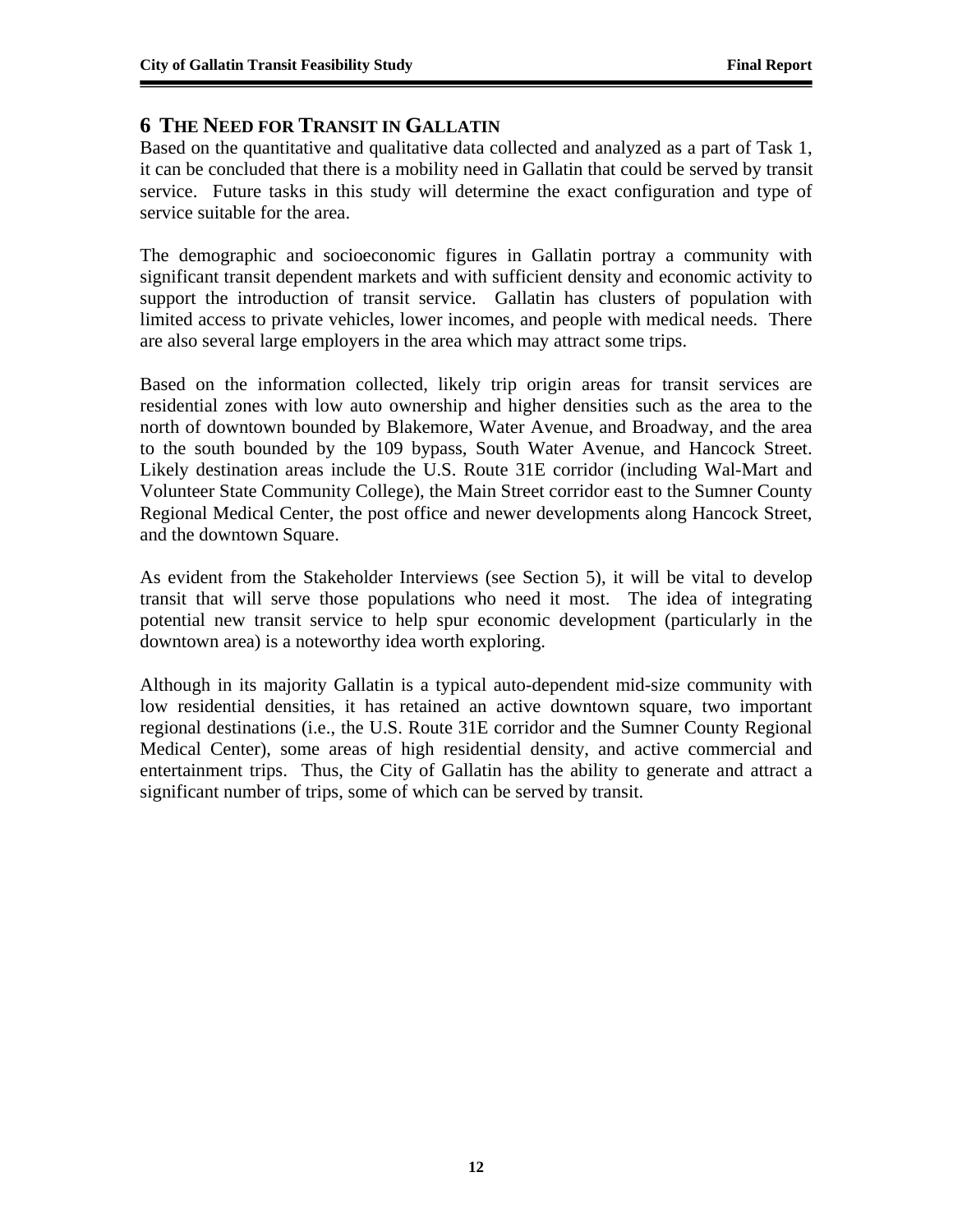## **7 SERVICE ALTERNATIVES**

Transit bus service can be provided in many different forms, ranging from fixed route to demand response, or dial-a-ride, service. Fixed route bus service is designed to travel along a designated route at set times and frequencies throughout the day. Demand response service is a door-to-door service operated in response to users' requests. There are also hybrids of bus service, often referred to as flexible, or deviation services. This type of service operates along a fixed route, but users have the option of calling in advance (or indicating to a driver when on the bus) to request a pick-up or drop-off within a defined zone from the fixed route. Some transit providers employ this type of service as a way to meet ADA requirements, which mandate that all fixed routes operate complimentary paratransit service within ¾ mile. There are also intercity bus services, or express bus, that link heavily populated areas in a region.

The type and configuration of transit bus service is dependent on the operating environment. As noted in *Technical Memorandum #1: Transit Service Needs*, key factors to consider are the population and employment density of a given area. The more dense population and employment is in a given area, the more applicable fixed route services are (see below).

![](_page_14_Picture_5.jpeg)

Additional transit services include heavy and light rail, automated guideway service, and Bus Rapid Transit (BRT). These types of services are more applicable to urbanized areas. The service alternatives presented for the City of Gallatin all use bus as the primary mode. However, with the preliminary planning about to begin to investigate the possibility of commuter rail service through the northeast corridor, efforts should be made to coordinate these different modes of transit service.

Based on the characteristics of the service area analyzed in *Technical Memorandum #1: Transit Service Needs,* previous analysis conducted in the *Nashville Area Transit Development Plan*, and the expertise of the consulting team, the service alternatives were narrowed down to the following three different service types that may address the identified transit need in Gallatin:

- Expanded Demand Response Service within Gallatin
- Fixed Route Bus Service between Gallatin and Hendersonville
- Flexible Route Service within Gallatin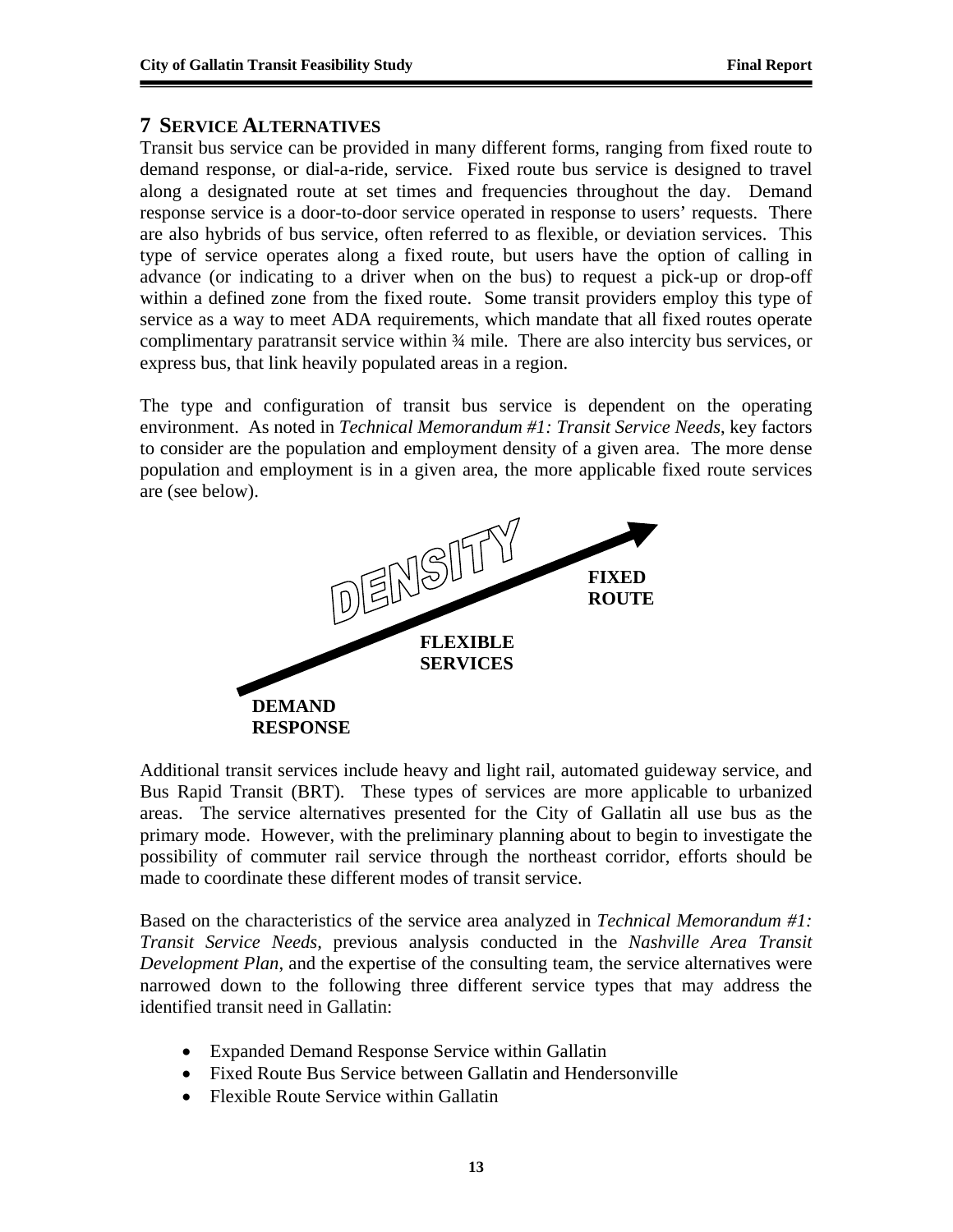The first alternative is to expand the coverage of the demand response service currently provided by Mid-Cumberland Human Resource Agency (MCHRA) to serve not only disadvantaged communities but the general public with the same type of operation. The second alternative is to provide fixed route bus service between Gallatin and Hendersonville. The third alternative is to create a set of flexible bus routes operating within Gallatin. Although these alternatives are described in some detail below, the final agreed upon alternative may wind up being a combination of them.

## **Alternative 1: Expanded Demand Response Service within Gallatin**

The first alternative is to provide door-to-door, demand responsive service to all Gallatin citizens and visitors. Mid-Cumberland Human Resource Agency (MCHRA) currently provides this type of service in the Gallatin area. In theory, the service is available to all residents of the area; however, given the limited resources, priority is given to elderly, disabled, and economically disadvantaged with medical needs.

One option for this service alternative is to provide MCHRA with more resources to expand their demand-responsive service. Another option is to have a separate agency provide service. Thus, more vehicles, drivers, schedulers, and dispatchers would be needed. The service would operate within a pre-established area, for example the City of Gallatin. Some specific distant destinations could be served, such as trips to Volunteer State Community College, located to the west of the downtown area. The service span would be expanded to provide night and weekend service.

New vehicles would be needed to provide the expanded service. The vehicles may be similar to the passenger vans currently used by MCHRA. However, a new painting and graphics scheme could be used to create a new brand that allows marketing this service as a new one. Trips would still be requested in advance, which hinders the convenience for random travelers such as visitors, but service would be door-to-door within the coverage area.

This type of service may need an investment in a scheduling software, vehicles, drivers, schedulers, and dispatchers. It may also be feasible to contract out some of the trips with the taxi companies that exist in Gallatin.

The advantages presented by this type of service include:

- Door-to-door operation for clients
- Operational know-how already exists within MCHRA
- Operation (supply) matches demand
- Little infrastructure is needed
- Implementation may be faster and less expensive than other alternatives
- Coverage area may be the largest

Concerns for this alternative include:

- It requires advance trip reservation, which is not convenient for unexpected trips
- Expensive operation, the cost per passenger may be highest of all alternatives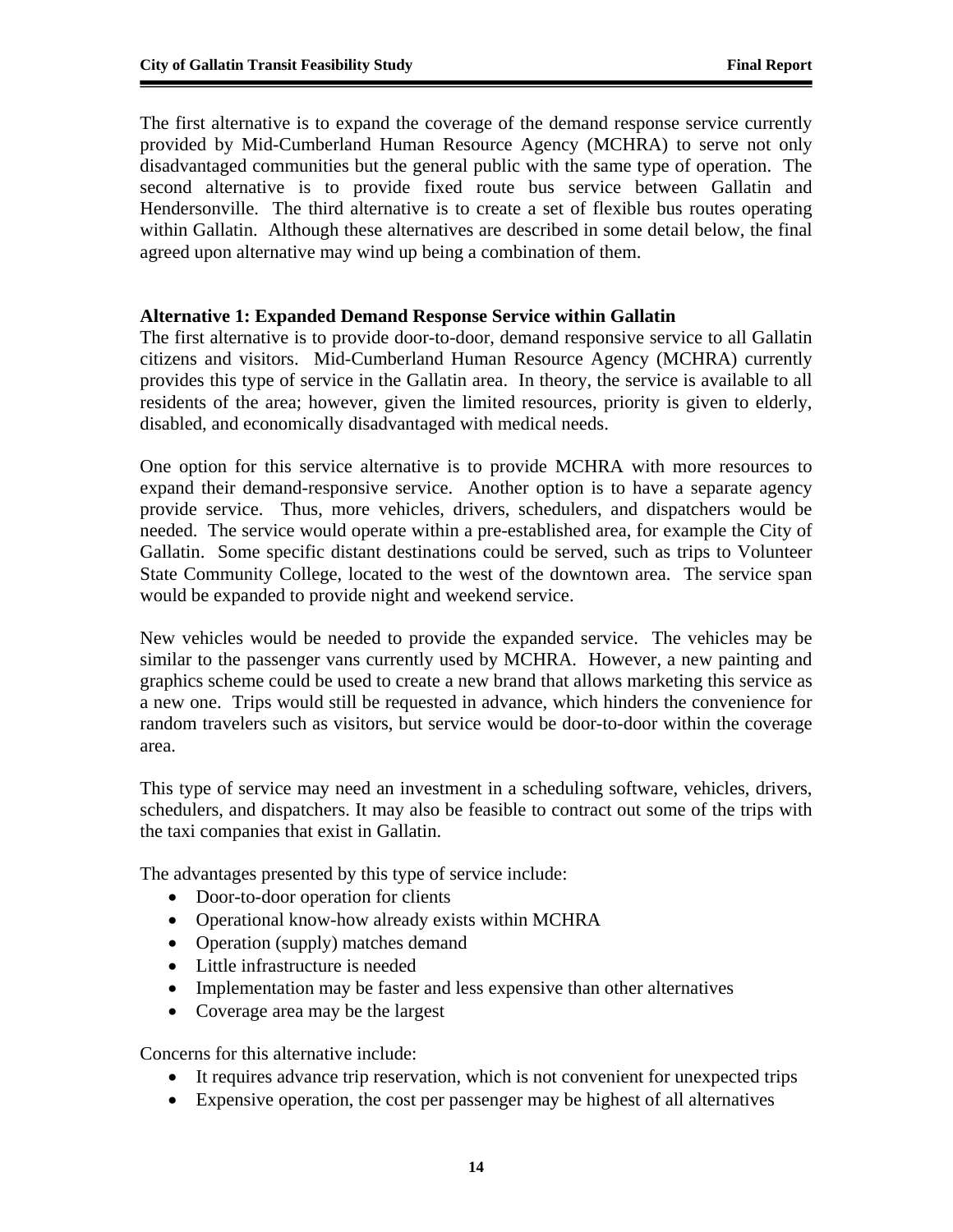- It may not have the permanence required to raise transit visibility in Gallatin
- The impetus for accessing transit is on the user

## **Alternative 2: Fixed Route Bus Service between Gallatin and Hendersonville**

One common theme heard from the recently held Stakeholder meetings was the need for travel to and from Hendersonville. Providing service to Hendersonville serves two purposes; access to the City and its destinations itself, and a connection point for access to Nashville.

Currently, MTA Route 35X Rivergate Express provides peak period service between 3 park and ride lots in Hendersonville and downtown Nashville. The service design would be designed to make connections with this existing route during the peak periods, and operate service between the two downtowns during the midday. Implementation costs may include the purchase of additional vehicles to operate the service. Operational costs will include drivers and dispatchers/coordinators.

The advantages presented by this type of service include:

- Provides service to downtown Nashville during peak periods
- Provides midday service between Gallatin and Hendersonville
- Little infrastructure is needed

Concerns for this alternative include:

- Transit dependent areas with lower densities are not provided with a transit alternative within Gallatin
- Expensive operation, and difficult to maintain ridership
- It may not have the permanence required to raise transit visibility in Gallatin

## **Alternative 3: Flexible Bus Service within Gallatin**

This alternative proposes to create flexible bus routes in Gallatin. Flexible routes offer the reliability of fixed routes with the flexibility of being able to travel off a specific path to pick up and drop off passengers. Possible destinations would include high density and transit dependent markets north of downtown, the Route 31E and Main street corridors, Sumner County Regional Medical Center, the post office and new developments along Hancock Street, and the downtown Square.

The specific routing, span of service, and frequency cannot be determined at this point, but it would be expected to provide service from at least 6:00 a.m. to 6:00 p.m. On-time service should be provided at least every 30 minutes in the peak and every 60 minutes off-peak to generate a sense of reliability among potential users. The service would be flexible enough to travel off route to pick up or drop off passengers. For instance, if a route traveled from downtown to Volunteer State Community College, the service could be designed to travel off route for a certain distance (typically  $\frac{3}{4}$  mile) or to a certain boundary. Again, this type of service design addresses ADA requirements while expanding coverage to additional areas.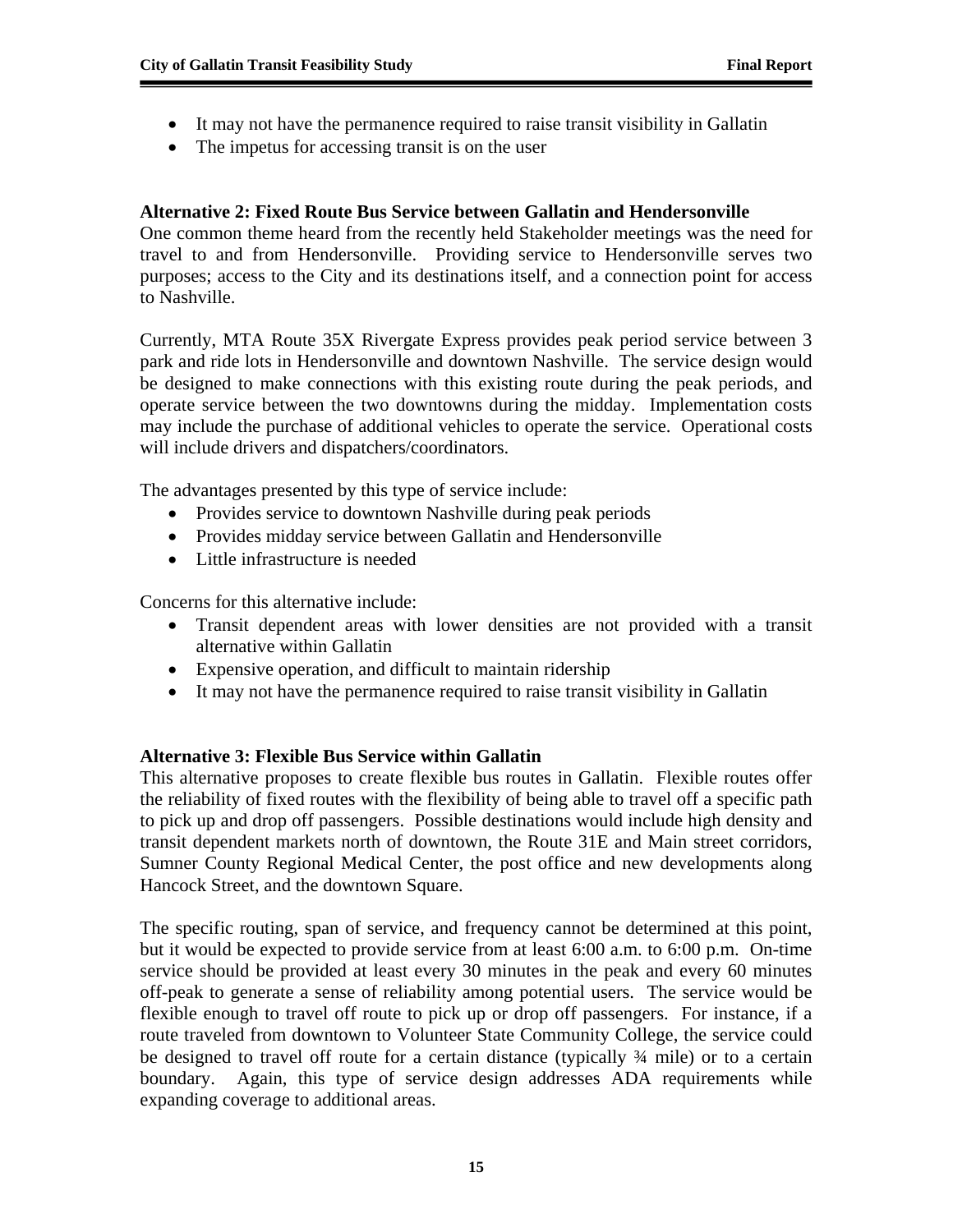While there is no fixed route service currently in Gallatin, its implementation should not pose an operational challenge due to the extensive knowledge on fixed route operation in the state and the country. Implementation costs may include the purchase of additional vehicles and shelters for the stops. Operational costs will include additional drivers and dispatchers/coordinators.

Although there is less door-to-door operation of service, the cost per passenger may be the lowest. In addition, a sense of permanence may be gained due to the infrastructure (i.e. shelters, terminals) and fixed nature of the services, which encourages users to rely more in the service and consider the transit system when making decisions (i.e. where to live, where to work, what trips to make).

One of the advantages of a route that operates in the same fashion every day is that people already know how the system in general works, and they are not deterred to use it due to fear of the unknown system. On the other hand, if the system is too conventional, it may not attract significant ridership due to the usual poor image of bus service. This image, and its performance, may be improved with the use of transit priority treatments in congested intersections or segments. Also, the use of an exciting and different vehicle (i.e. historic trolley, futuristic vehicle), graphic scheme, or brand may also help to attract riders to the new system, a theme mentioned by many stakeholders.

The advantages presented by this type of service include:

- Operational cost may be the lowest
- Service is familiar—most people already know how it works and it should not be particularly challenging to operate
- No advance reservation required to travel in the system (other than deviated portions)
- Provides a sense of permanence of the transit service
- Service concept fits best those areas with higher residential end employment densities

Concerns for this alternative include:

- Coverage area may be the smallest due to the fixed nature of the system; however, deviations enlarge the coverage area
- It may not be sufficiently attractive to encourage non-captive riders to use it
- Areas with lower densities are not provided with a transit alternative

#### **Qualitative Summary of Service Alternatives**

Table 4 summarizes the characteristics inherent to the service concepts proposed in each alternative. More details about the service including frequency, span, expected ridership, and number of vehicles, will be addressed when one of the concepts has been selected.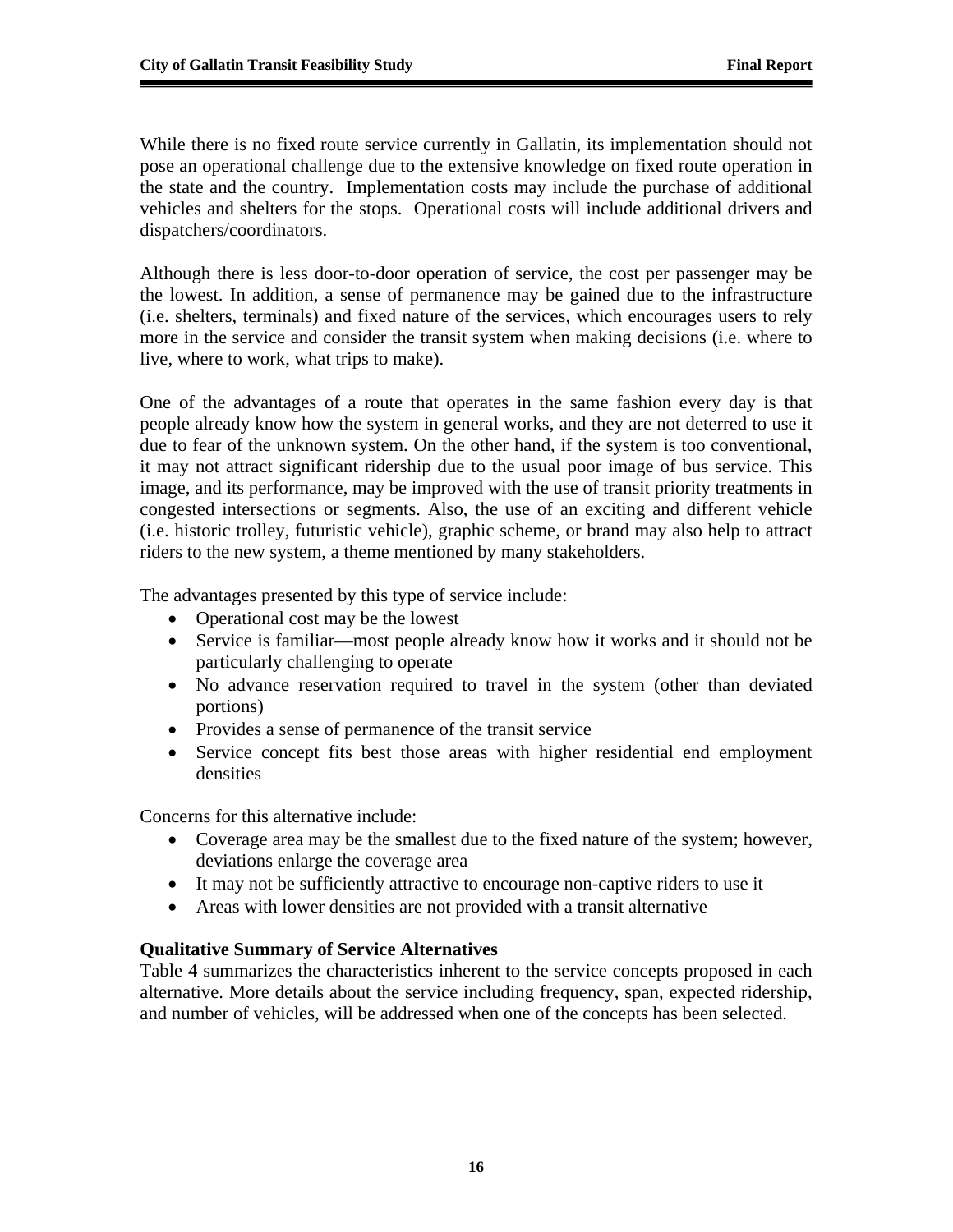|  | TABLE 4: QUALITATIVE SUMMARY OF ALTERNATIVES |
|--|----------------------------------------------|
|--|----------------------------------------------|

|                         | <b>Alternative 1</b>                                                      | <b>Alternative 2</b>                                                                | <b>Alternative 3</b>                                                                      |
|-------------------------|---------------------------------------------------------------------------|-------------------------------------------------------------------------------------|-------------------------------------------------------------------------------------------|
|                         | <b>Expand Demand Response</b>                                             | <b>Fixed Route Service to Hendersonville</b>                                        | <b>Flexible Bus Service</b>                                                               |
| <b>Service concept</b>  | · Door-to-door demand-responsive service                                  | • Fixed route bus service to and from<br>Hendersonville with focus on connection to | • Fixed route service with on-demand<br>deviations to pick up and drop off riders         |
|                         |                                                                           | route serving Nashville                                                             |                                                                                           |
| <b>Target Markets</b>   | • Mostly non-commuters in trips that allow a                              | • Both commuter and non-commuter trips                                              | • Both commuter and non-commuter trips                                                    |
|                         | leeway on pick-up time and on-board time<br>• All residents of Gallatin   | · Gallatin residents working in Nashville<br>• Those accessing jobs in Gallatin     | $\bullet$ Some residents – those along service<br>corridors                               |
|                         |                                                                           |                                                                                     | • Some visitors                                                                           |
| <b>User convenience</b> | $\bullet$ Door-to-door service $(+)$                                      | • Set schedule patterned around work hours                                          | $\bullet$ Known route and schedule $(+)$                                                  |
|                         | • Fewest stops – almost an individual service                             | $(+)$                                                                               | • Shortest dwell time (time at stops) $(+)$                                               |
|                         | $(+)$                                                                     | • Approximate waiting time known $(+)$                                              | $\bullet$ More stops $(-)$                                                                |
|                         | • Advance trip reservation required (-)                                   | $\bullet$ Few stops, express service $(+)$                                          | • User must access a stop (-)                                                             |
|                         | • Allow leeway in pick-up times (-)                                       | · User must access a stop or park and ride lot<br>$(-)$                             | • Deviations take time (-)                                                                |
|                         |                                                                           | • Complimentary service needed (-)                                                  |                                                                                           |
| Coverage                | • Largest coverage - i.e. all residences within                           | $\bullet$ Small coverage – point to point service                                   | · Medium coverage - catchment area around                                                 |
|                         | City of Gallatin                                                          | focusing on work coverage, complimentary<br>service needed                          | the stops along the route and deviations                                                  |
| <b>Attractiveness</b>   | • Not very noticeable service by itself, it may                           | • Somewhat noticeable due to size of buses,                                         | • Somewhat noticeable due to shelters but                                                 |
| / Image                 | need a larger marketing effort                                            | could be coordinated with MTA service<br>image                                      | may not be particularly enticing due to poor<br>image of conventional buses               |
| Capital                 | • Vehicles                                                                | • Vehicles                                                                          | • Vehicles                                                                                |
| <b>Investment</b>       |                                                                           | · Optional: transit priority treatments                                             | • Shelters                                                                                |
|                         |                                                                           |                                                                                     | · Optional: transit priority treatments                                                   |
| <b>Operational Cost</b> | $\bullet$ Drivers                                                         | $\bullet$ Drivers                                                                   | $\bullet$ Drivers                                                                         |
|                         | • Schedulers/Dispatchers                                                  | · Schedulers/Controllers                                                            | • Shelters                                                                                |
|                         | • Cost per passenger is high because trips are                            | · May have moderate/high cost per passenger                                         | • Probably less hours of operation per                                                    |
|                         | almost individual<br>• Close match of service and demand                  | • Close match of service and demand                                                 | passenger due to aggregation of trips                                                     |
|                         |                                                                           |                                                                                     | • More difficult to match closely service and<br>demand                                   |
| <b>Permanence</b>       | • May not be regarded as a permanent service                              | • May not be regarded as a more permanent                                           | • May be regarded as a more permanent                                                     |
|                         | - people not likely to make decisions based                               | solution                                                                            | solution due to infrastructure (stops) –                                                  |
|                         | on transit service                                                        |                                                                                     | people are slightly more likely to make                                                   |
|                         |                                                                           |                                                                                     | decisions based on transit service                                                        |
| Implementation          | $\bullet$ May be fastest to implement $-$ similar to<br>current operation | • Implementation can be coordinated existing<br>MTA Route 35X                       | • May be long to implement – need to procure<br>and set up stops and on-demand procedures |
|                         |                                                                           |                                                                                     |                                                                                           |

Notes (+) Positive characteristic (+/-) Neutral characteristic (-) Negative characteristic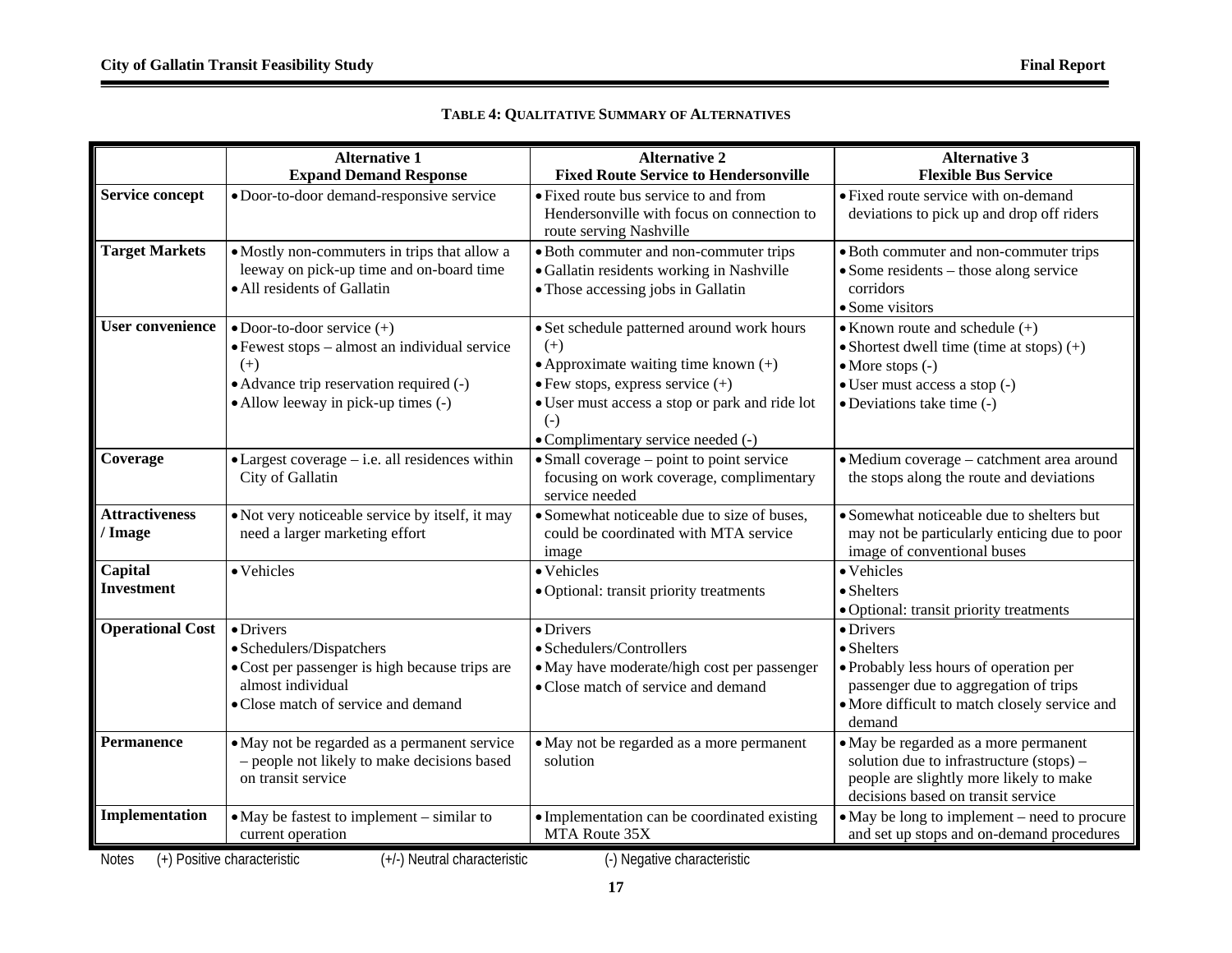The table serves as a qualitative comparison between the alternatives. All of them would be feasible solutions for Gallatin; however, they target different markets, have different levels of investment, and would require different levels of maintenance and commitment from the City. These characteristics must be considered when selecting a service concept to carry forward into design.

## **Workshop Evaluation**

A workshop was conducted on August 19, 2005 and featured an introduction and welcome by the City of Gallatin, a presentation of findings, and a group discussion of the three proposed transit service alternatives. The purpose of the workshop was to select a preferred transit service alternative so that additional service characteristics and details could be developed.

Discussion points at the workshop included the following:

- There seemed to be a strong sentiment that the buses or trolleys used in any proposed service be attractive, thereby making the experience more of an "event".
- The workshop participants were interested in methods to market service so that the benefits of using transit can be explained to Gallatin residents.
- The workshop participants felt strongly that the City of Gallatin and its residents should have priority on any new transit service. Additional services between communities could occur at a later date. Future service options were to be included in the final plan (including an analysis of connecting service to and from Hendersonville and weekend service).
- The workshop participants were interested in analyzing the City of Franklin's transit operation and the debate that led up to it.
- The workshop participants agreed that Alternative 3: Flexible Bus Service is probably the most appropriate concept for the City of Gallatin.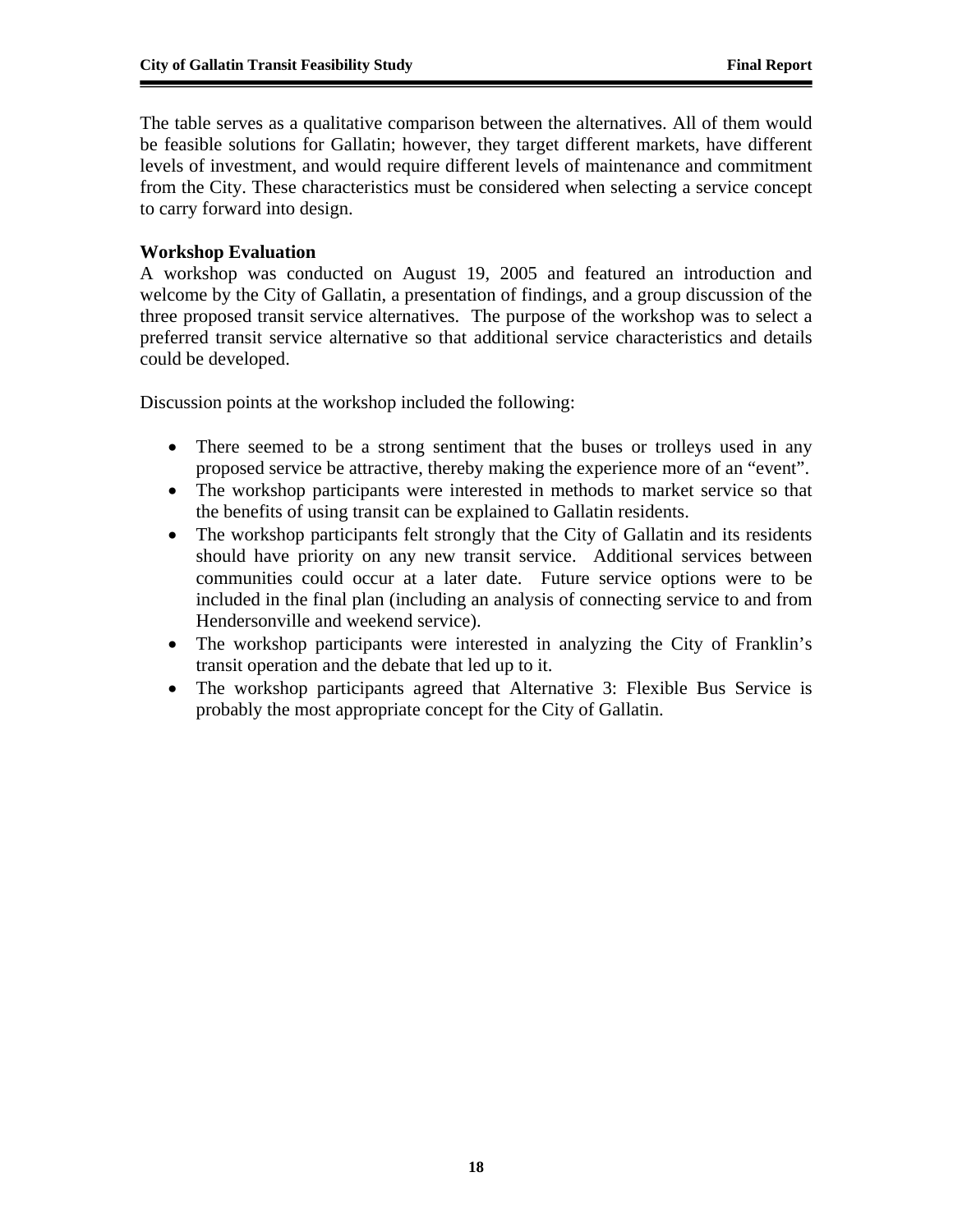## **8 FLEXIBLE BUS SERVICE WITHIN GALLATIN**

#### **Flexible Route Services**

The term "flexible route services" is a scheduled service that allows the bus to deviate from a fixed route to pick up / drop off passengers on a pre-scheduled basis. Typically, a set fare is charged for persons picked up along the regular route, while a fare premium may be charged for individuals requesting that service 'flex' from the route. Flex service actually covers a range of services ranging from "pure" demand response services to route and point deviation services.

Flexible routes offer the reliability of fixed routes with the flexibility of being able to travel off a specific path to pick up and drop off passengers. The flex route service design is recommended because it is better able to serve lower density areas, and is more adaptable to the transportation needs of seniors and persons with mobility limitations.

Travel times are likely to be longer on flex routes than on fixed routes. The number of off-route deviations or points served is typically limited on each trip in order to ensure operational reliability. Flex routes have the advantage of being regularly scheduled so the service can be relied on by people wanting to make all trip types, and the 'flex' component of the service expands its reach, which is often important in lower density areas such as this study area. Time sensitive commuters may not select this type of service because of the potential variation in travel time.

Typically, this type of service is effective when there are 3-8 passengers per hour using it. At lower levels of productivity, it is potentially too costly to provide, and at higher levels, there are often too many requests for 'flex' operation than can be sustained.

There are two basic types of flexible service designs described below:

*Route deviation* service travels a fixed route, but will go off of the route to pick up or drop off a passenger.

- The departure from the route must be arranged in advance. It is recommended that people call as much in advance as possible, but deviations can be accommodated up to an hour or two before the trip.
- After picking up the passenger, the bus returns to the point on the route where it left. This way, anyone waiting for the bus along the designated route will be met by the bus.
- The number of departures from the route is typically limited to a couple per trip so that the trip does not take too long for the passengers on the vehicle.
- Service on the route is scheduled on a regular basis (e.g. every 30 or 60 minutes).

With *point deviation* service, the bus route is mostly operated in response to requests for service. In other words, the bus does not follow a fixed bus route. Characteristics of point deviation service include the following:

 There will be several bus stops - or points - where a passenger can go to pick up the bus without an advance reservation. All other locations need to be pre-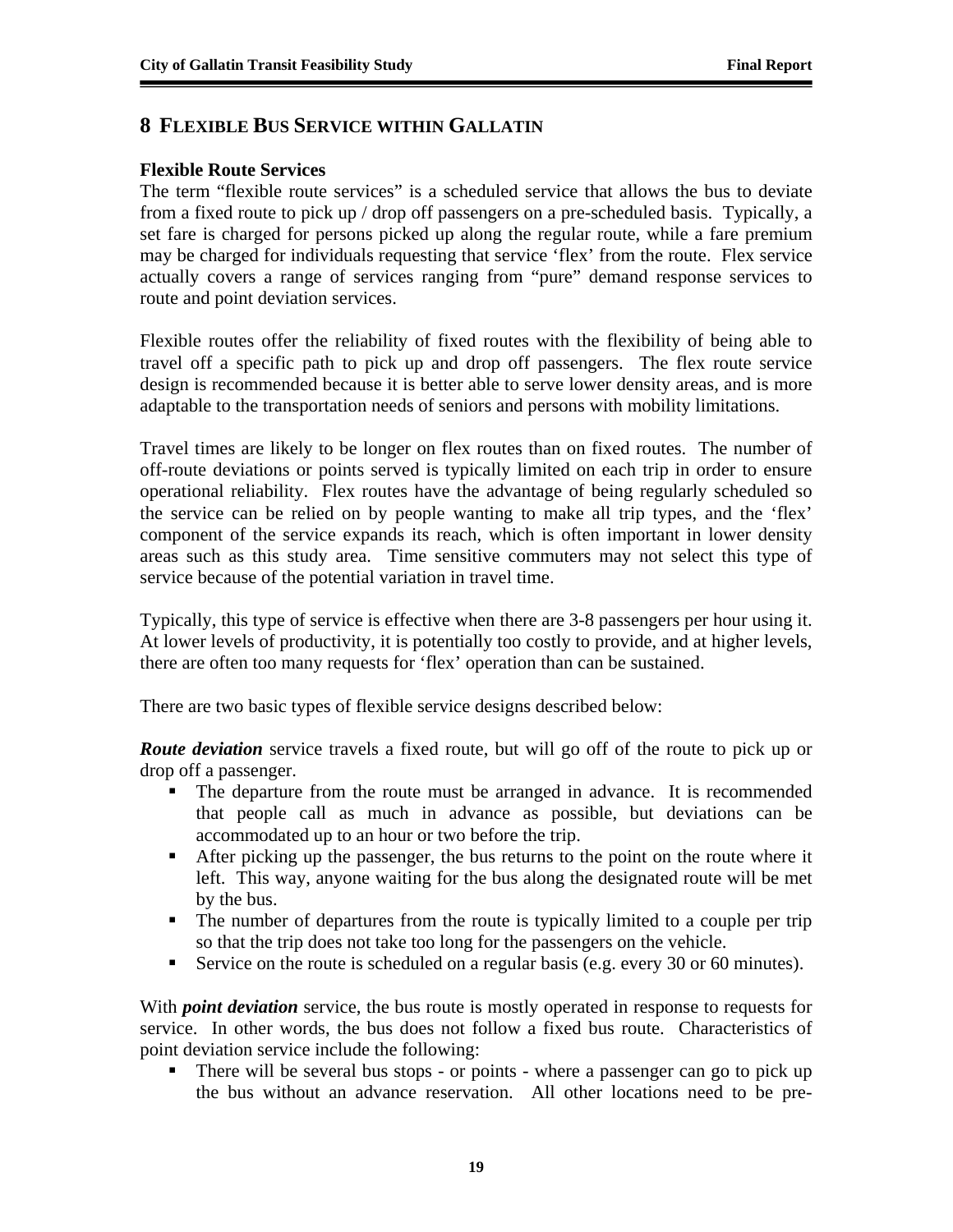arranged. The driver may take any route to reach the necessary points on each run.

- Service through the area is scheduled on a regular basis (e.g. every 30 or 60 minutes).
- Flexible routes allow buses to provide closer access to more homes and destinations than a traditional fixed route can.

## *Flex Route Service Design Options*

Flexible bus service is recommended within the City of Gallatin. Two routes could operate with one operating east-west and one operating north-south.

The study recommends route deviation type service because throughout the portion of the community where the proposed routes are located, there are consistent levels of potential origins and destinations making it practical to provide consistent service in those corridors. With the development patterns in Gallatin, a point deviation service would have higher administrative/dispatch requirements and be more difficult to operate.

The service would travel along a designated route but would be flexible enough to deviate off route to pick up or drop off passengers. For instance, if a route traveled from downtown to Volunteer State Community College, the service could deviate off route for a certain distance (typically 3/4 mile) or to a certain boundary. This type of service design addresses ADA requirements while expanding coverage to additional areas. Figure 2 shows the proposed routes and associated flex zones. A sample schedule is shown in Table 5.

**Gallatin East-West Flex**: The east-west flexible bus service using one vehicle is proposed to operate along Long Hollow Pike and Main Street. Sites served include Volunteer State Community College, Wal-Mart, Kroger, Food Lion, businesses along Long Hollow Pike, City Hall, the downtown square, Sumner County Regional Medical Center. Deviations could also serve Gallatin High School and low-income areas along Westland Avenue at Winchester Street and at Cosco Drive and Yale Avenue, and other homes and businesses within a <sup>3</sup>/4 mile buffer of the route.

**Gallatin North-South Flex**: The north-south flexible bus service using one vehicle is proposed to operate along Albert Gallatin Boulevard, Blythe Avenue, Eastland Street, and Water Avenue. Sites served include the Civic Center, low-income housing along Blythe Avenue at Small Street, the downtown square, and homes and businesses along Water Avenue. Deviations could also serve low-income housing along Lackey Circle, low-income housing along Boyers Avenue at Hull Circle, and other homes and businesses within a ¾ mile buffer of the route.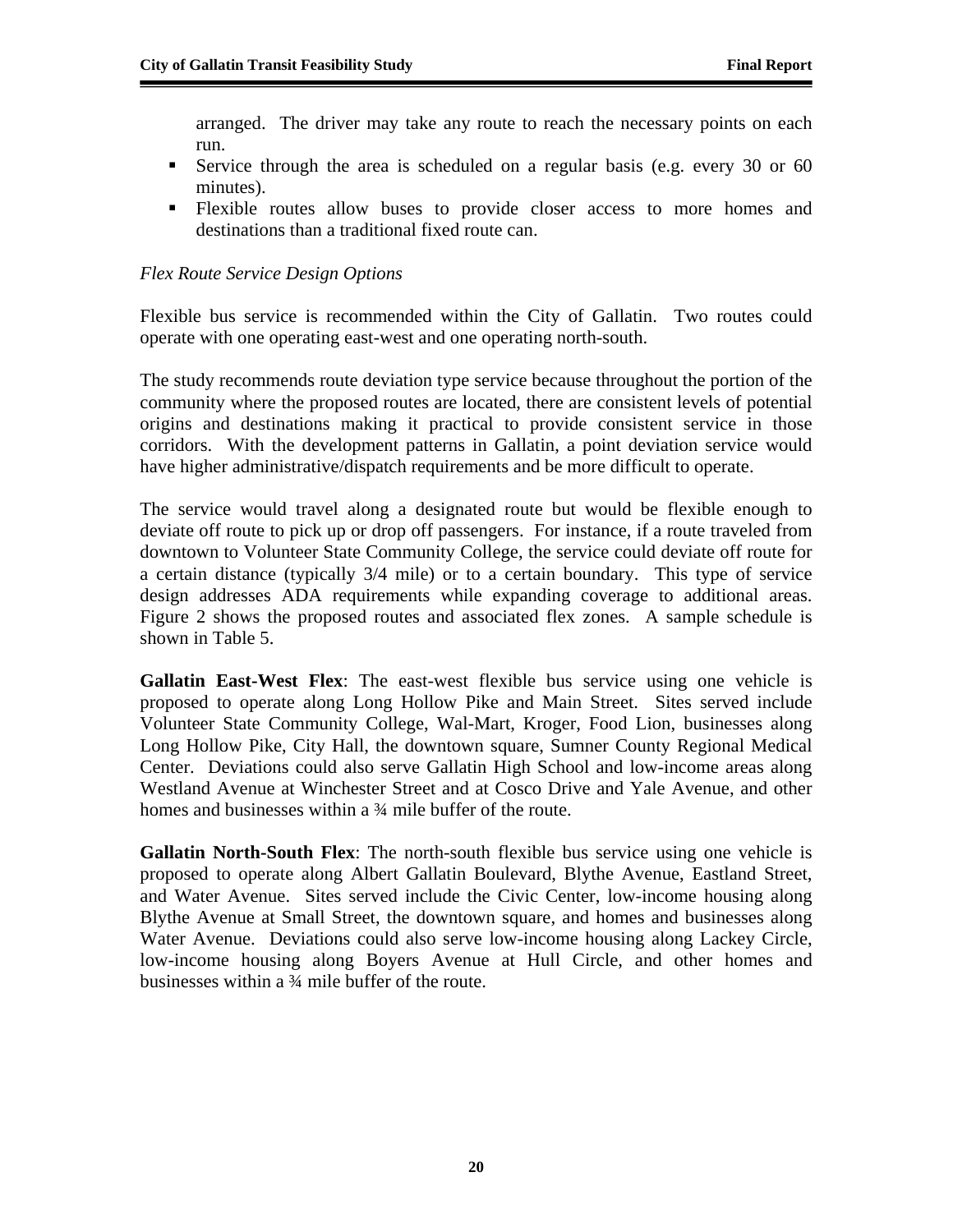#### **FIGURE 2: GALLATIN FLEXIBLE ROUTES SERVICE AREA**

![](_page_22_Figure_3.jpeg)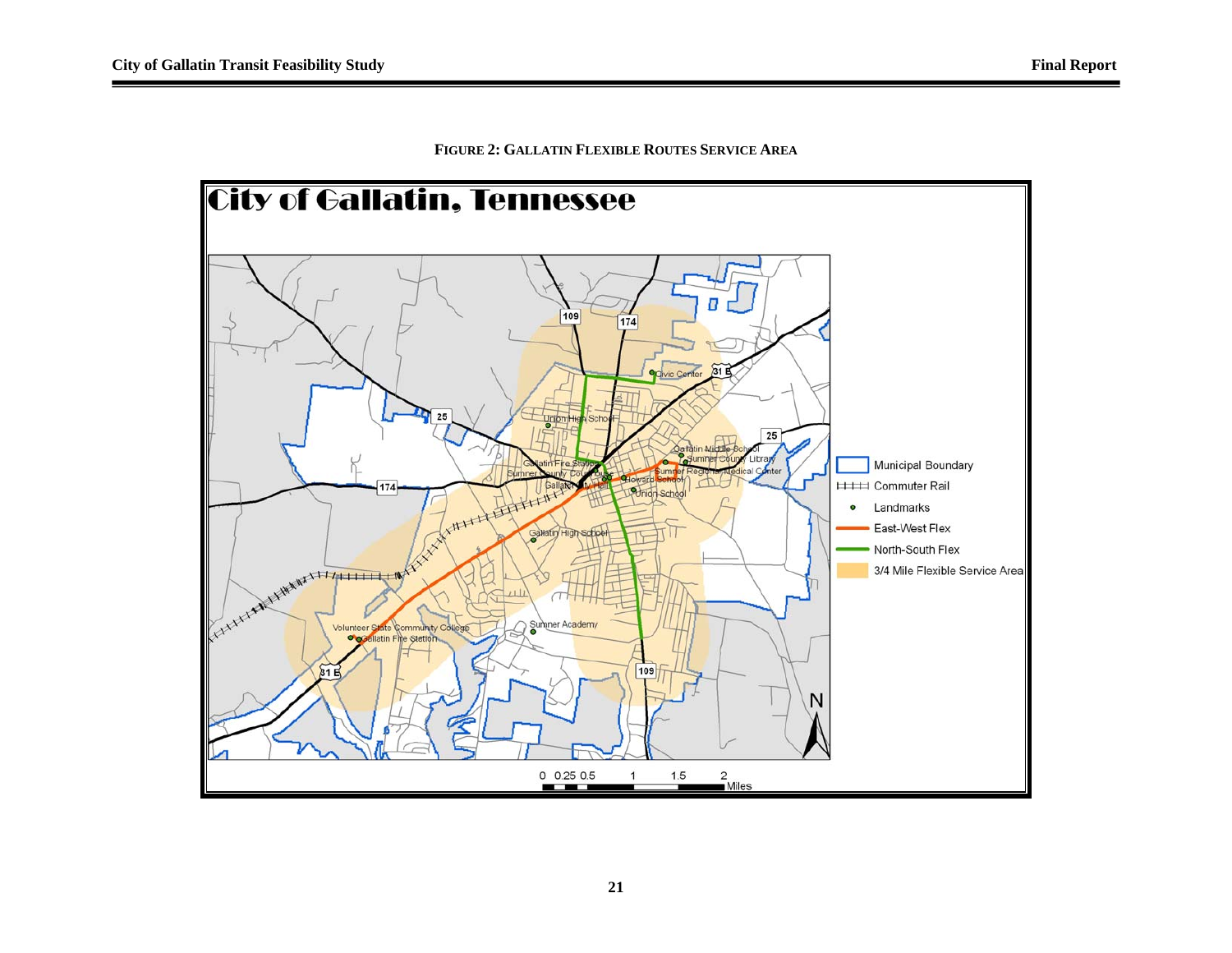## *Flex Route Service Levels*

Service days, span of service and "schedules" would need to be determined. This study recommends a system that operates at least every 60 minutes Monday through Saturday, 10 hours each day. A sample schedule is presented in Table 5. Timed transfers between the two routes could be provided at the downtown square.

| <b>EAST-WEST FLEX</b> |                  |               |                       |               |  |
|-----------------------|------------------|---------------|-----------------------|---------------|--|
| <b>Square</b>         | <b>Community</b> | <b>Square</b> | <b>Sumner County</b>  | <b>Square</b> |  |
|                       | <b>College</b>   |               | <b>Medical Center</b> |               |  |
| 7:00 AM               | $7:18$ AM        | 7:36 AM       | 7:46 AM               | 7:55 AM       |  |
| 8:00 AM               | 8:18 AM          | 8:36 AM       | 8:46 AM               | 8:55 AM       |  |
| $9:00$ AM             | $9:18$ AM        | 9:36 AM       | $9:46$ AM             | 9:55 AM       |  |
| 10:00 AM              | $10:18$ AM       | 10:36 AM      | 10:46 AM              | 10:55 AM      |  |
| 11:00 AM              | 11:18 AM         | 11:36 AM      | 11:46 AM              | 11:55 AM      |  |
| 12:00 PM              | 12:18 PM         | 12:36 PM      | 12:46 PM              | 12:55 PM      |  |
| $1:00$ PM             | $1:18$ PM        | 1:36 PM       | 1:46 PM               | 1:55 PM       |  |
| 2:00 PM               | 2:18 PM          | 2:36 PM       | 2:46 PM               | 2:55 PM       |  |
| 3:00 PM               | $3:18$ PM        | 3:36 PM       | 3:46 PM               | 3:55 PM       |  |
| $4:00$ PM             | 4:18 PM          | 4:36 PM       | 4:46 PM               | 4:55 PM       |  |

#### **TABLE 5: SAMPLE SCHEDULES FOR GALLATIN FLEXIBLE ROUTES**

| <b>NORTH-SOUTH FLEX</b> |                     |               |                          |               |  |  |
|-------------------------|---------------------|---------------|--------------------------|---------------|--|--|
| Square                  | <b>Civic Center</b> | <b>Square</b> | <b>Coles Ferry &amp;</b> | <b>Square</b> |  |  |
|                         |                     |               | Water Rd                 |               |  |  |
| 7:00 AM                 | 7:13 AM             | 7:26 AM       | $7:41$ AM                | 7:55 AM       |  |  |
| 8:00 AM                 | 8:13 AM             | $8:26$ AM     | $8:41$ AM                | 8:55 AM       |  |  |
| $9:00$ AM               | 9:13 AM             | $9:26$ AM     | $9:41$ AM                | $9:55$ AM     |  |  |
| 10:00 AM                | 10:13 AM            | 10:26 AM      | 10:41 AM                 | 10:55 AM      |  |  |
| 11:00 AM                | $11:13$ AM          | 11:26 AM      | $11:41$ AM               | 11:55 AM      |  |  |
| 12:00 PM                | 12:13 PM            | 12:26 PM      | 12:41 PM                 | 12:55 PM      |  |  |
| $1:00$ PM               | $1:13$ PM           | $1:26$ PM     | $1:41$ PM                | 1:55 PM       |  |  |
| $2:00$ PM               | 2:13 PM             | 2:26 PM       | 2:41 PM                  | 2:55 PM       |  |  |
| $3:00$ PM               | 3:13 PM             | 3:26 PM       | 3:41 PM                  | 3:55 PM       |  |  |
| $4:00$ PM               | 4:13 PM             | 4:26 PM       | 4:41 PM                  | 4:55 PM       |  |  |

From the downtown square it takes approximately 11 minutes to travel to Volunteer State Community College, 3 minutes to travel to the Sumner County Regional Medical Center, 6 minutes to travel to Civic Center, and 8 minutes to travel to intersection of Water Avenue and Airport Road. With these travel times in each direction and 6 or 7 minutes of deviation time between the downtown square and the destination or between the destination and the downtown square, the vehicle could operate for 55 minutes before returning to the downtown square for a five minute layover to intercept transferring passengers. If necessary due to traffic or conditions at the downtown square, the buses could intercept and allow passengers to transfer and the five minute layover could be provided at either end of the route.

The sample schedule shows scheduled times at Volunteer State Community College and other destinations and a scheduled intermediate timepoint at the downtown square.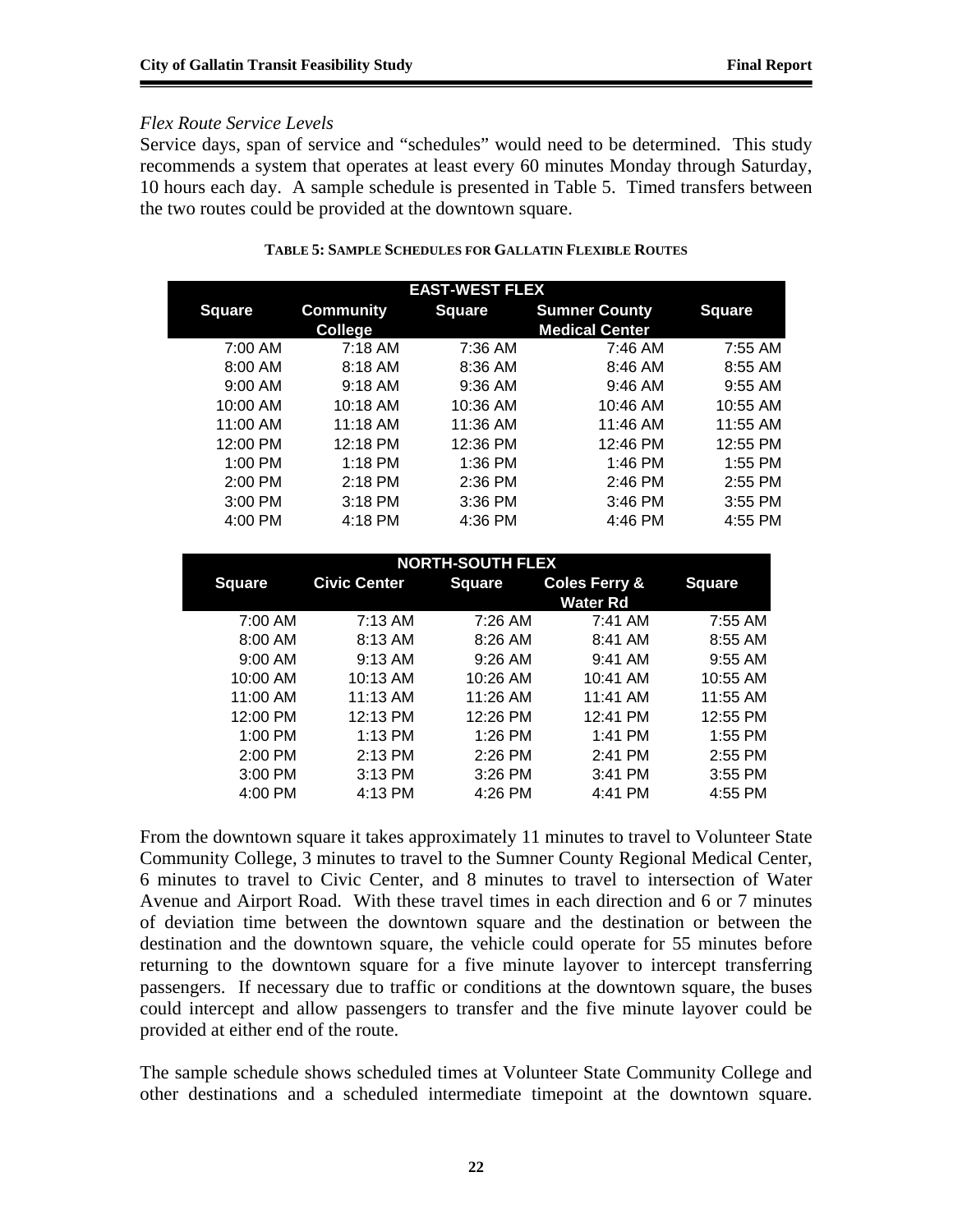Throughout the day, the routes would arrive at the downtown square at 55 minutes past the hour and depart from the downtown square at the hour.

An example trip on the east-west flex route could begin at the downtown square and travel to Volunteer State Community College. The driver could pick up a passenger and return towards the downtown square. The bus could then deviate to Gallatin High School to pick up another passenger then return to the route at the point of departure. The bus would travel through the downtown square and head east to Sumner County Regional Medical Center. The bus could then deviate to Cosco Drive off of Westland Avenue to pick up a passenger then return to the route at the point of departure. The bus would then return to the downtown square.

## **Estimated Ridership**

Ridership was estimated for the Gallatin service based on comparisons to peer systems in Tennessee. Ridership in Gallatin is estimated at 26,000 annually.

#### **Operating Costs**

The biggest determination of cost is span of service and frequency of service. Operating cost estimates were developed based on service every 60 minutes Monday through Friday and on Saturday for a 10 hour service span. The operating cost estimates assume a rate of \$45 per hour – consistent with regional and national averages. As shown in Table 6, annual operating costs are approximately \$291,000.

|                        | <b>Every 60 Minutes</b> |
|------------------------|-------------------------|
| <b>Operating Cost</b>  | <b>10 Hours</b>         |
| Annual Weekday         | \$239,063               |
| <b>Annual Saturday</b> | \$51,563                |
| <b>TOTAL</b>           | \$290,625               |

#### **TABLE 6: OPERATING COST**

#### **Capital Costs**

*Vehicle Requirements* 

Under a peak 60 minute headway, two vehicles would be needed to operate the flexible bus routes (one vehicle per route). At least one spare bus would be required as a backup. To operate as flexible routes, the vehicles must be small enough to maneuver on local streets. Examples of buses are shown in Figure 3.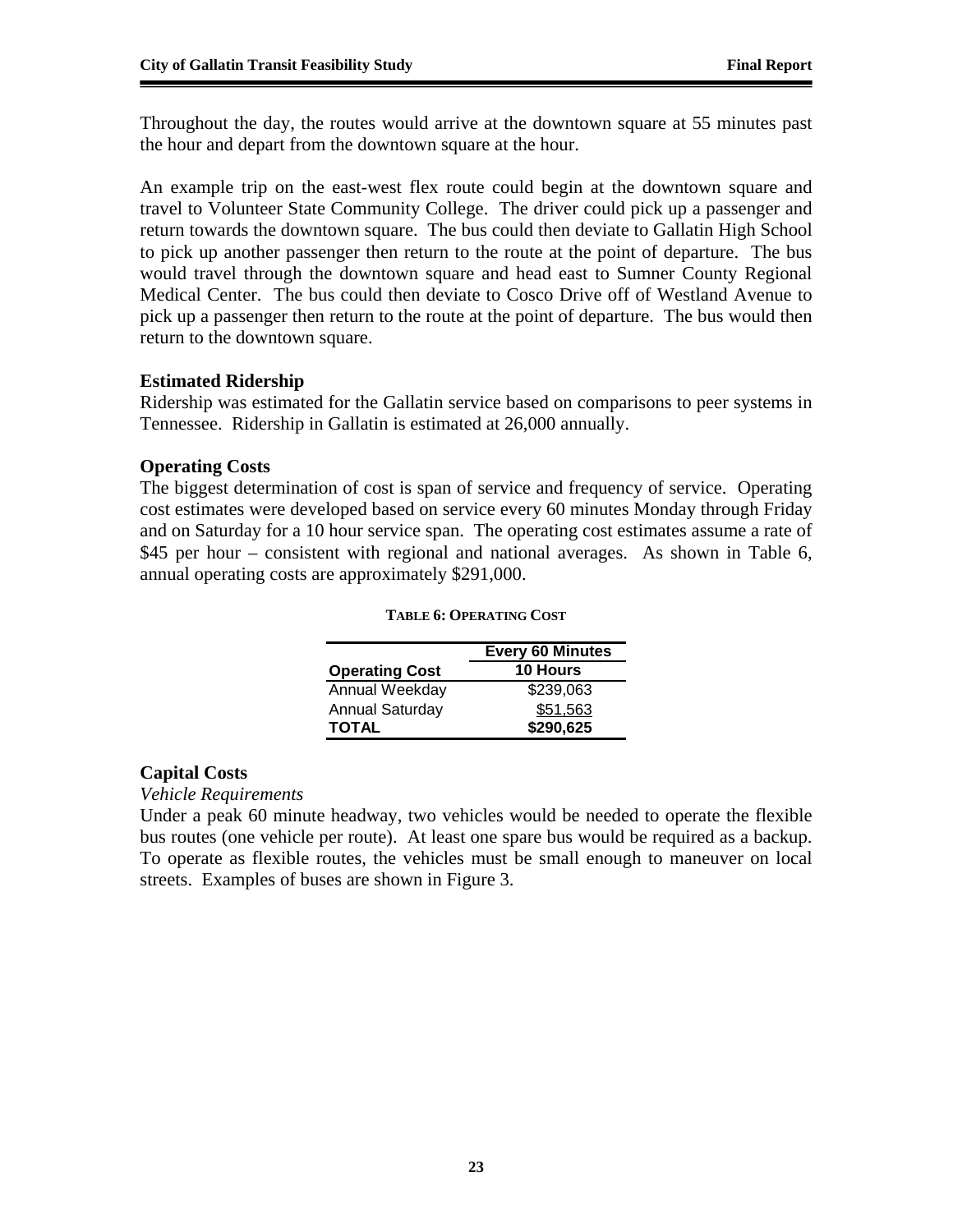#### **FIGURE 3: VEHICLES IN CLARKSVILLE (PHOTO A), FRANKLIN (PHOTO B), KNOXVILLE (PHOTO C) AND SOUTH CENTRAL TENNESSEE (PHOTO D), AND OTHER VEHICLE TYPES (PHOTOS E AND F)**

![](_page_25_Picture_3.jpeg)

## *Technology Needs*

The flexible service system requires a reliable communications system between the bus driver and the dispatcher. Also, customers need to be able to reach the dispatcher regarding flexible service reservations and cancellations.

## *Overall Capital Costs*

The capital costs for the services will include the purchase of vehicles and communications equipment – unless a contracting option with vendor provided vehicles is pursued – and the acquisition of passenger amenities such as shelters and benches. The vehicle price will vary depending on the type of vehicle chosen. This study assumed an average cost per vehicle of \$150,000. The capital costs for the acquisition of three small buses (two for operation and one backup) will cost approximately \$450,000.

Typically vehicles amount to 90 to 95 percent of capital cost. Technology needs, as well as passenger amenities, are likely to add \$25,000 - \$50,000 to overall capital costs. In particular, the cost of passenger amenities can vary depending on local preferences and resources. Overall capital costs are likely to be \$500,000.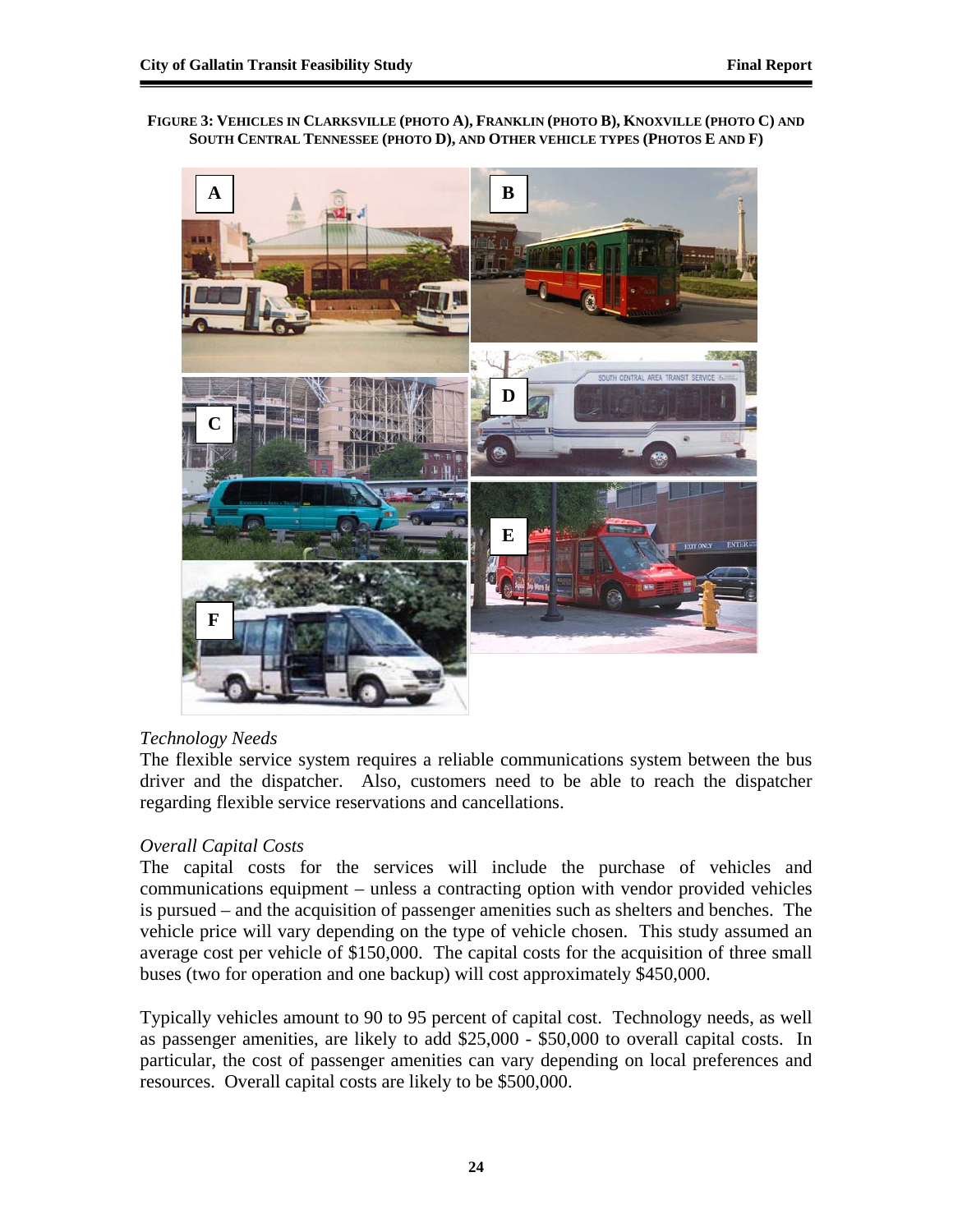#### **Peer Comparison**

Ridership estimates for the Gallatin service was based on comparisons to peer systems in Tennessee. Table 7 shows peer system statistics. In reviewing these statistics, it is important to keep in mind that ridership grows as a system matures. New systems in this list are Franklin and Gallatin. Others have been in operation for a longer time period and show some benefits of maturity in ridership.

|                | <b>Population in</b> |                 |                          |               |         |                   |              |
|----------------|----------------------|-----------------|--------------------------|---------------|---------|-------------------|--------------|
| <b>Agency</b>  | <b>Service Area</b>  | <b>Vehicles</b> | <b>Operating Expense</b> | <b>Riders</b> | Davs    | <b>Trips/Hour</b> | Trips/Capita |
| <b>Bristol</b> | 24.821               | 10              | \$481.700                | 65.000        | M-F     | 3.6               | 2.6          |
| Clarksville    | 121.775              | 23              | \$2,693,300              | 631,500       | M-F/Sat | 9.9               | 5.2          |
| Franklin       | 42,000               | 4               | \$463.700                | 28,200        | M-F/Sat | 2.9               | 0.7          |
| Jackson        | 55,000               | 20              | \$1.959.400              | 459.200       | M-F/Sat | 9.4               | 8.3          |
| Johnson City   | 49.381               | 28              | \$1,618,300              | 379.700       | M-F/Sat | 8.0               | 7.7          |
| Kingsport      | 10.708               | 18              | \$577,600                | 106.500       | M-F     | 5.3               | 9.9          |
| Gallatin       | 23.230               | 4               | \$291,000                | $*26.000$     | M-F/Sat | 4.0               | 1.1          |

#### **TABLE 7: PEER CITY STATISTICS**

Source: TDOT Annual Report-2004

\*Initial year.

#### **Potential Funding Sources**

Fare revenues are projected to be \$19,500. This is based on an assumed fare of \$1 with fare discounts for seniors, youth and people with disabilities. The rest of the operating costs are projected to be funded through state and local sources with each paying fifty percent. State and local funding requirements are shown in Table 8.

#### **TABLE 8: FUNDING**

| <b>Flex Service Operating Cost</b> | \$291,000 |
|------------------------------------|-----------|
| Fares*                             | \$19,500  |
| <b>Net Subsidy</b>                 | \$271,500 |
| TDOT Contribution (50%)            | \$135,750 |
| Local** Contribution (50%)         | \$135,750 |

\* (Estimated ridership) x (avg. fare)

\*\* Municipal, CMAQ, partnerships, advertising

In addition to general fund revenues, local revenues may be obtained from:

- Advertising
- Purchase of service agreements
- Private donations and corporate sponsorships
- **Employer-subsidized pass or voucher programs**

Capital expenses can be funded through federal, state and local dollars. It is anticipated that federal funds will be available to meet 83% of the capital costs leaving 8.5% for state and 8.5% for a local match. Table 9 shows capital funding requirements.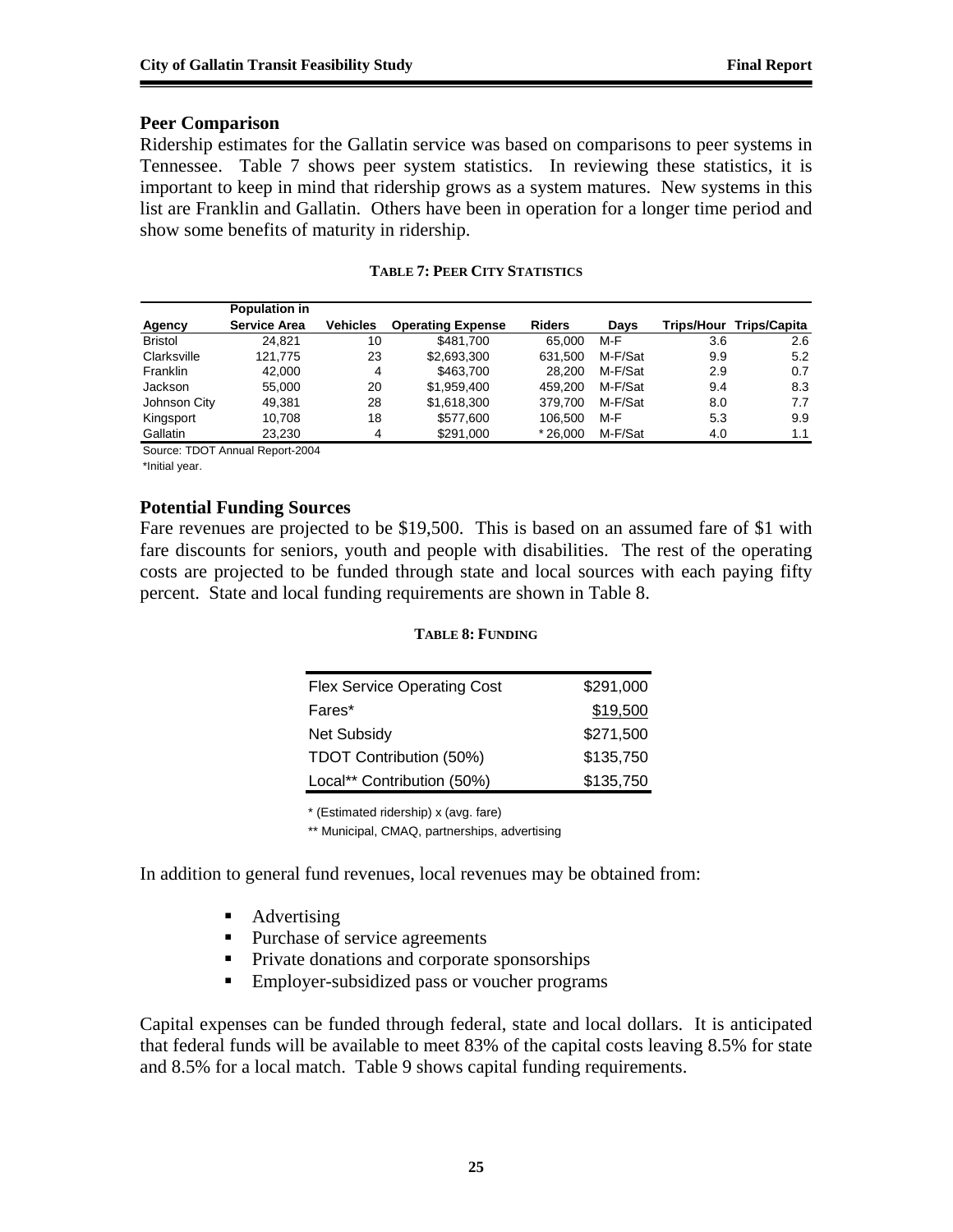| <b>Flex Service Capital Cost</b> | \$500,000 |
|----------------------------------|-----------|
| Federal Percentage (83%)         | \$415,000 |
| TDOT Contribution (8.5%)         | \$42,500  |
| Local Contribution (8.5%)        | \$42,500  |

#### **TABLE 9: CAPITAL FUNDING**

#### **Impacts of Alternative Levels of Service**

We have recommended consideration of a base system with flex route service operated every 60 minutes, weekdays and Saturday, 10 hours each day. These decisions determine the number of vehicle hours that are needed to operate the schedule and therefore the costs. All operating and capital costs, ridership, and other system statistics in the report are based on this recommendation.

However, to understand the impacts of alternative levels of service, we have also developed costs based on different operating assumptions. With this information, you can answer various 'what if?' scenarios.

#### *Impact of Increasing Peak Period Service Frequency*

If service on weekdays is added in the peak periods to provide service every 30 minutes, two additional vehicles would be needed (one additional vehicle for each route). Total annual operating costs would increase by \$88,500. This assumes that service would operate twice as frequently and the higher frequency service would remain in effect for 2 hours in the morning and 1.5 hours in the afternoon/evening. Approximately half of the costs would be funded by the state, the other half through local resources.

#### *Impact of Weekend Service*

If service is eliminated on Saturdays (or conversely added on Sundays), the annual operating cost impact would be \$51,600 – again roughly split between the state and local sources.

#### *Impact of Changing Number of Hours (Span) of Service*

If a shorter / longer span of service (number of hours in the day that service is operated) is desired, the annual cost impact for a weekend day is \$5,000 per additional hour of coverage. For a weekday, the impact of each additional/reduced hour of coverage is \$23,000. This cost is for one vehicle per route.

#### **Management and Operation Options**

The local transit services proposed for the City of Gallatin may be provided under a variety of arrangements, ranging from direct management and operation by the City of Gallatin to contracted management and operations to a private transportation provider.

Each alternative management operation has advantages and disadvantages. While direct management and operation provides the greatest control over the service, it is likely to result in the greatest operating cost and requires investment in facilities and equipment. Contracted management and operation typically results in lower operating costs but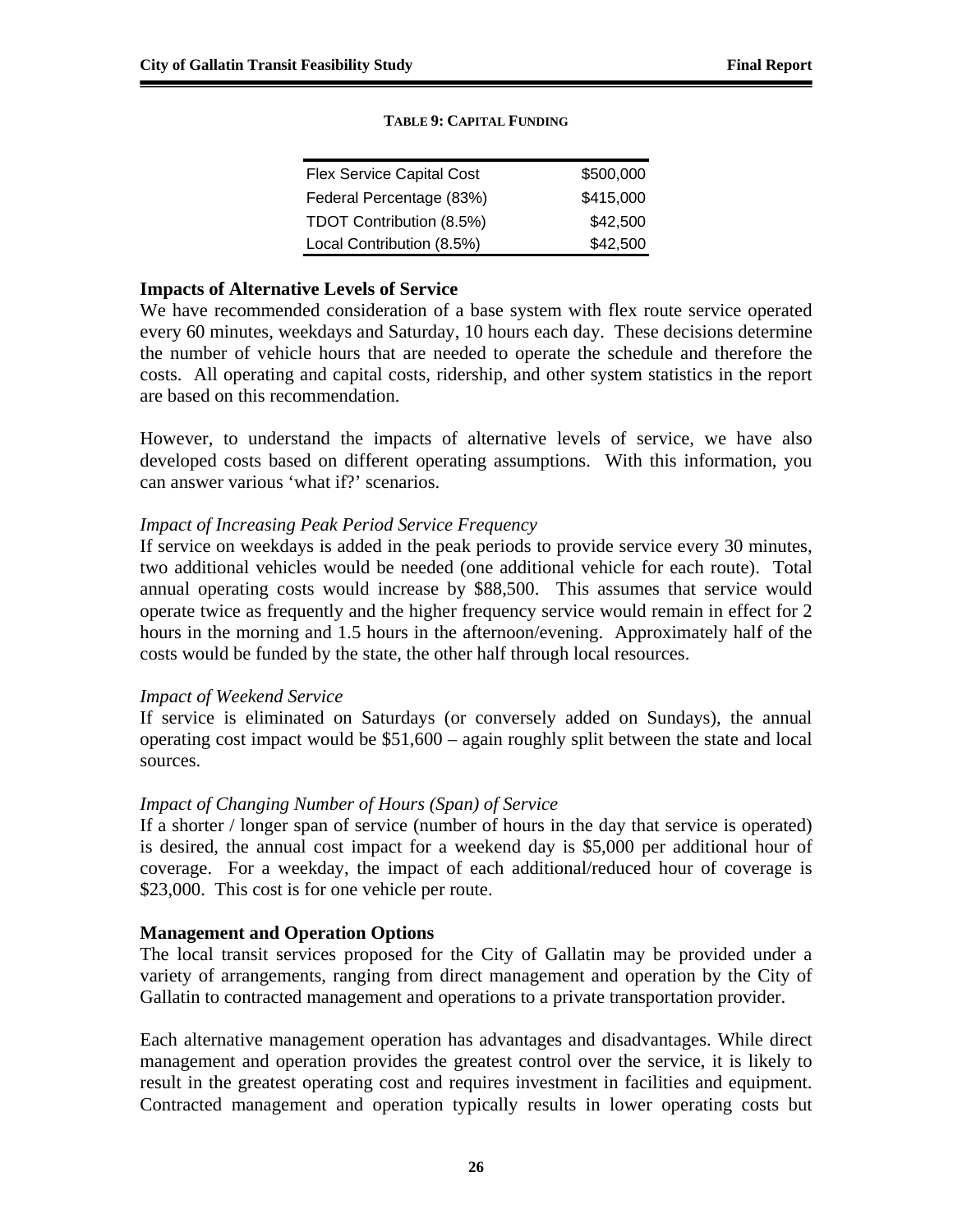requires close contract monitoring to ensure service quality and reliability. Direct management and contracted operation provides an intermediate alternative – providing direct control over management and administrative issues while avoiding direct involvement in operational issues.

Potential management and operations alternatives for the local services are identified in the following sections. Each alternative includes a brief description along with more detailed advantages and disadvantages. The advantages and disadvantages were developed in part through peer interviews with officials of similar sized cities operating local transit services. Regardless of the approach pursued by the City of Gallatin, the implementation of local transit service will require a staff person dedicated to the start-up and administration of the services.

This study recommends that no matter which alternative is selected for management and operation, that the City of Gallatin purchase their own vehicles due to the local cost savings from the ability to use federal funds to pay for the vehicles. The City would be required to comply with vehicle utilization and useful life requirements associated with the use of federal and state funds for vehicle acquisition.

## *City of Gallatin Management and Operation*

The City of Gallatin could directly manage and operate the service by either incorporating transportation within an existing department or creating a new transportation department. The responsibilities of the transportation division, or department, would include:

- Operation and supervision of the local routes
- Vehicle maintenance for the buses
- Administrative and support activities such as planning, customer service, marketing, grants management and federal and state reporting compliance
- Other administrative activities such as personnel, risk management, procurement, and accounting could be addressed by existing city departments already responsible for such functions.

The responsibility for ensuring that the transit vehicles are properly maintained would rest with transportation, but the actual servicing and maintenance of the vehicles could be performed at City of Gallatin facilities already serving other city vehicles or through contracts with local vendors.

Advantages

- Direct control over services provided, especially during start-up
- Direct control over employees' time and priorities
- Existing City departments could be used to handle administrative functions such as accounting, human resources, and maintenance
- Establishing community partnerships, thereby creating spillover benefits from transit to the community, was seen by peers as easier to accomplish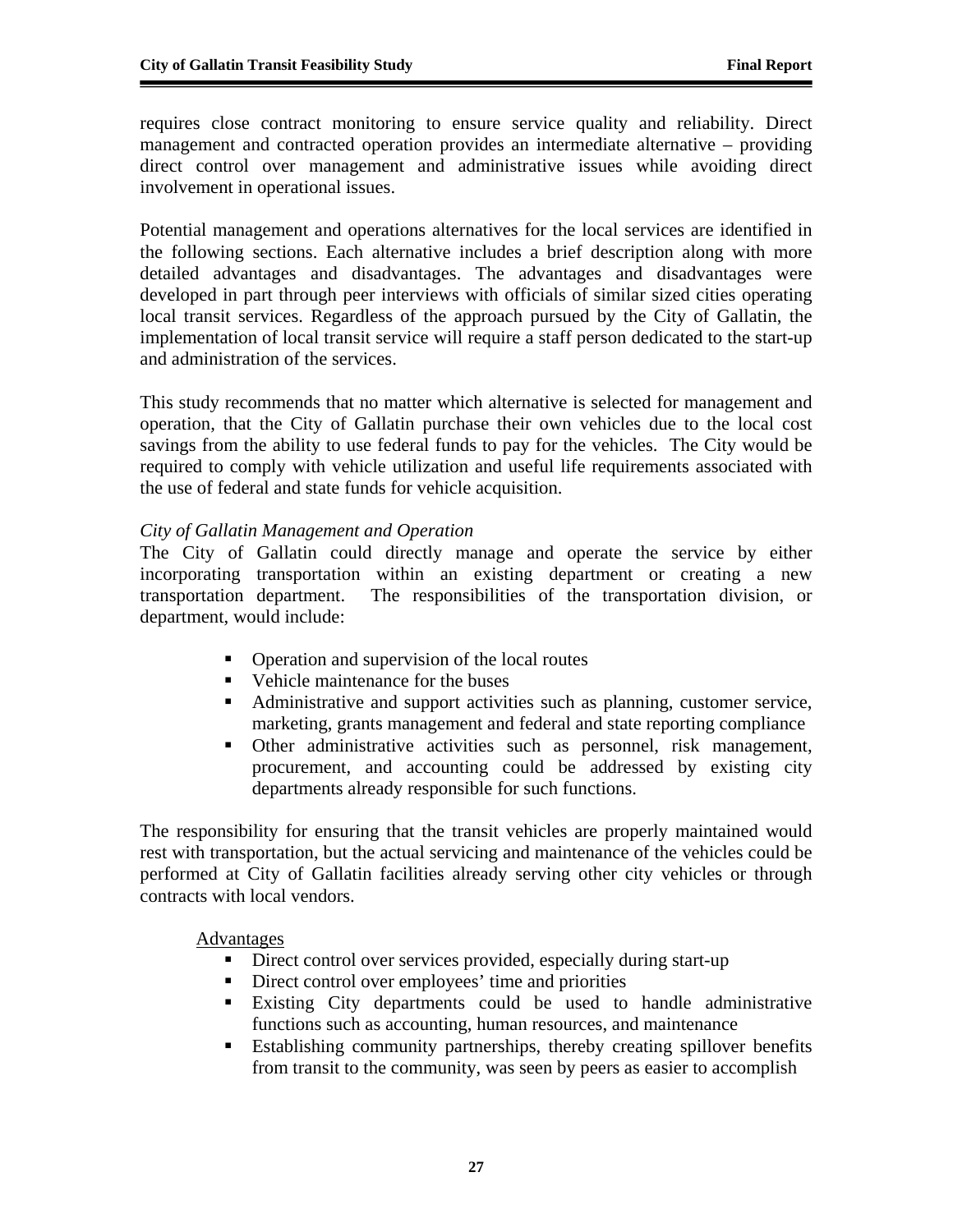During start-up, the increased focus and participation by City Council was perceived as a positive by peers

## Disadvantages

- Investment in staff
	- Transportation Manager
	- Supervisors
	- Drivers
	- Support Staff
- **Investment in facilities** 
	- transportation office with communications equipment

## *City of Gallatin Management with Contracted Operation*

The City of Gallatin could retain management and oversight responsibility for the local routes but contract the operation and maintenance of the service. In addition to contract oversight, the responsibilities retained by the City of Gallatin could include administrative and support activities such as:

- Planning
- Customer service
- **Marketing**
- Grants management
- Federal and state reporting compliance

As in the previous alternative, these responsibilities could be incorporated into an existing department or a new transportation department could be created. Operations contracts would be awarded for the local service.

The local service operator could be either an existing local or regional transportation provider, such as Mid-Cumberland Human Resource Agency and the Metropolitan Transit Authority (MTA), the TMA Group in Franklin, the Regional Transit Authority (RTA) or other groups interested in operating the service. The local service provider could be obtained through a competitive procurement process open to all qualified transportation providers. The service contract would stipulate the service levels and requirements and the price to be paid for the service.

## Advantages

- Direct control over management and administrative decisions
- Limits number of staff positions to be added
- Eliminates the need to invest in an operating facility
- Competitive bidding contracts for local transit service operation and maintenance should result in a lower operating cost
	- this is due to the use of existing staff and facilities by local and regional providers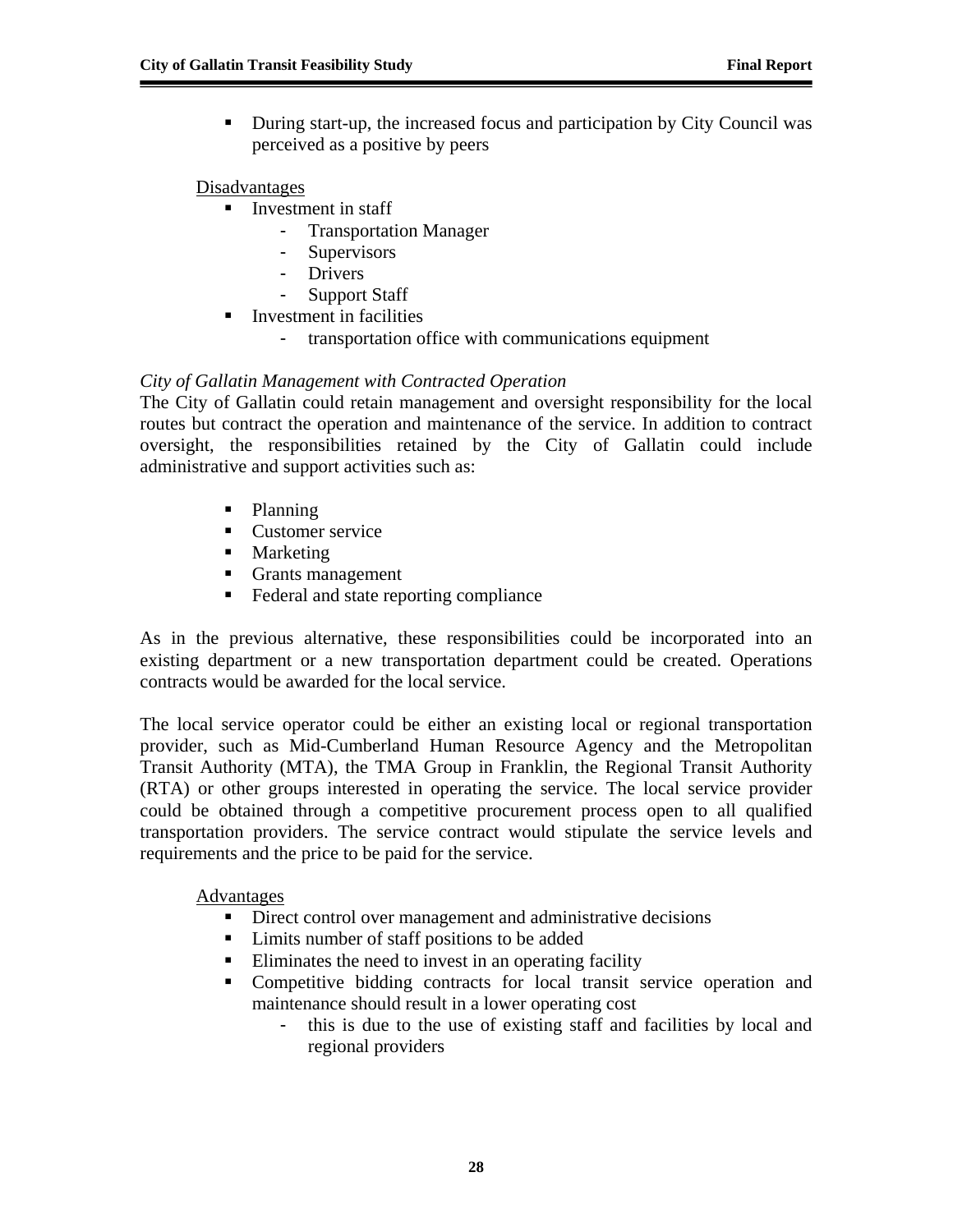Disadvantages

- Less control over provision of transit service
	- requires clear specification of expectations/actions of contractor
- According to peers, contractors sometimes view provision of service in terms of costs and revenues rather than providing service that is appropriate
- City would need to ensure the operator is properly maintaining the vehicle fleet

## *City of Gallatin Contracted Management and Operation*

The City of Gallatin could also contract out both the management and operation of the local service. Under this alternative, the City of Gallatin would only retain responsibility for the oversight of the management and operation contract. The contractor would have responsibility for the following:

- Vehicle operation and supervision
- Vehicle maintenance
- All administrative and support activities, including planning, customer service, marketing, grant management and state reporting compliance.

The contractor could directly operate the service and maintain the buses or could subcontract these functions to other providers.

Potential contractors include Mid-Cumberland Human Resource Agency, the MTA, the TMA Group, the Regional Transit Authority (RTA), and private providers.

Advantages

- Smallest investment in staff and fixed facilities of the three alternatives
- **Provides the City with the greatest flexibility in making adjustments in** service levels and programs
- Competitive bidding contracts for local transit service operation and maintenance should result in a lower operating cost

Disadvantages

- Monitoring of the management contract
- **Less control over provision of transit service**
- According to peers, contractors sometimes view provision of service in terms of costs and revenues rather than providing service that is appropriate

Regardless of the management alternative selected, coordination with other providers of service will be important going forward. It will be important to coordinate with MCHRA because they are currently providing some services in Gallatin.

The local transit services proposed in this report may be provided under any of these management operation alternatives, each having unique advantages and disadvantages.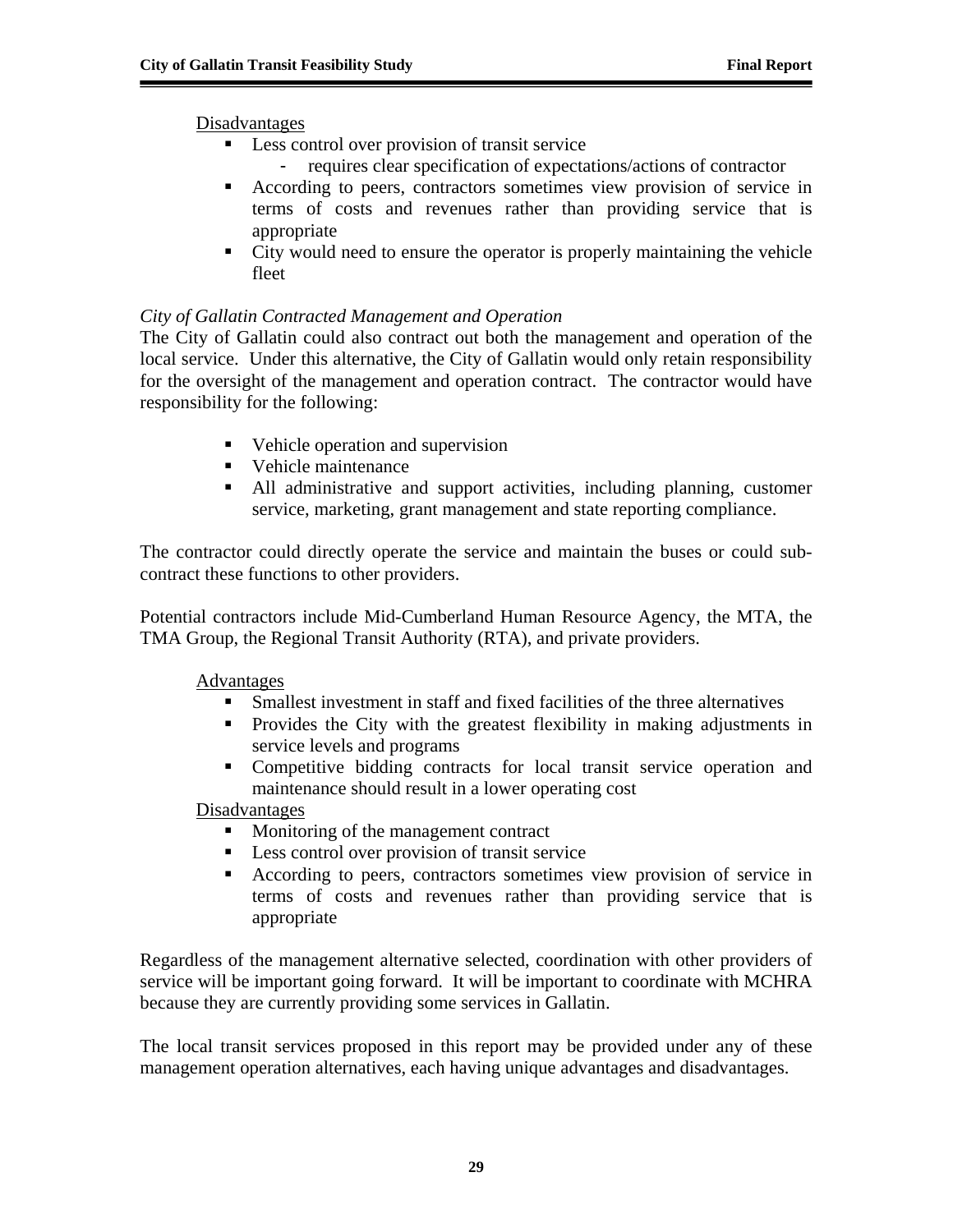The next step in this process should include dialogue with City leaders to understand and determine the best approach for the City of Gallatin. Once an approach is selected, detailed costs can be further developed for the eventual implementation of transit services in Gallatin.

#### **Implementation Considerations**

#### *Labor*

Decisions on hiring or contracting for labor are important decisions to be made. Labor costs typically represent approximately 80% of the costs of transit service. Desire and ability to hire or contract with the appropriate skills to operate transit needs to be considered.

#### *Service Scheduling and Dispatch*

Scheduling and dispatching is an element of the operation that directly impacts service quality and reliability. In a flex route system, this function takes on even greater importance as the system is designed to provide flexibility of routing, without having a negative impact on service for others.

#### *Vehicle Maintenance and Storage*

In looking ahead, one of the things to think about with a start-up system is where vehicles will be housed and maintained. Considerations of indoor versus outdoor parking when vehicles are out of service and where vehicle maintenance, vehicle cleaning, preventative maintenance must be made.

#### *Safety Management and Training*

Safety is always a prime consideration with any transit service. Continual training and evaluation of safety performance is critical to long term success of a system. Processes and procedures for safety management and training need to be made. Local resources with MCHRA and MTA as well as other systems nearby provide good sources for this.

#### *Customer Service*

There are many dimensions to customer service – from providing information on service, to resolving complaints, accepting commendations to providing feedback to those planning the service so issues can be resolved at their source. Providing an effective way for this important aspect of service is an important organizational and hiring decision.

#### *Advertising and Public Relations*

Small community transit systems must be fully integrated into the community to be effective. It is important for advertising and public relations activities to be an integral part of the transit management. Involving all groups in the community, understanding their needs and making sure that service is responsively provided to meet those needs will lead to successful service.

#### *ADA Responsibilities*

The Americans with Disabilities Act requires that comparable paratransit service be provided for those who cannot, because of their disability, use accessible fixed route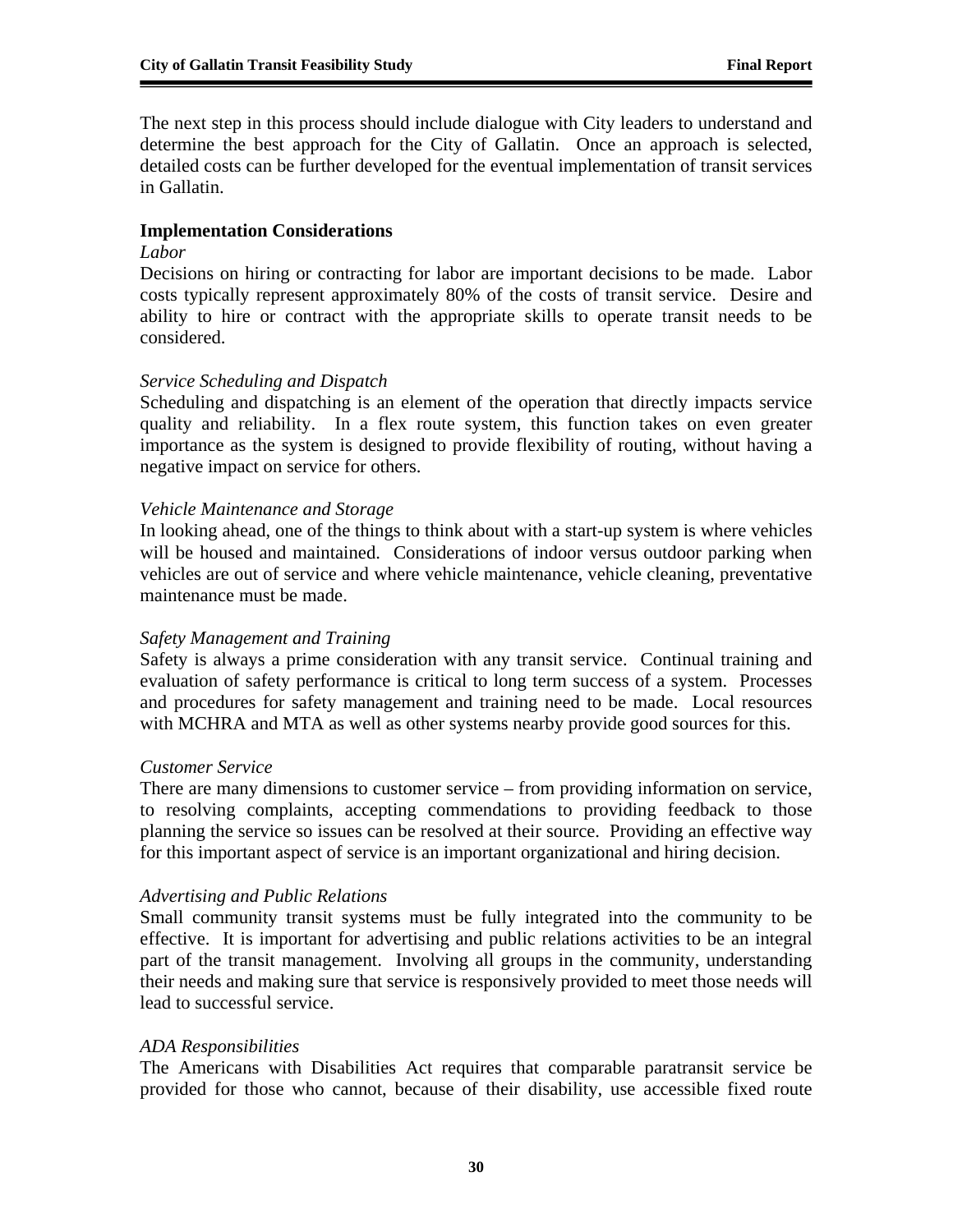service. The service area for comparable paratransit service is  $\frac{3}{4}$  mile either side of a fixed route. Offering flex route service, with  $\frac{3}{4}$  miles either side of the route as the flex zone, can accomplish the aims of the ADA service with a single type of service. ADA also has requirements that will need to be followed with a public accommodation such as transit. All vehicles purchased must be accessible to people with disabilities.

## *Fare Collection*

Policies regarding fare collection, maintaining controls over handling revenue and other safeguards also need to be developed to assure integrity of the revenue collection stream.

#### *Financial Management and Reporting*

Reporting systems need to be set up to collect financial and operating data for use in management as well as reporting to funding agencies. Having a good understanding of the requirements of reporting as well as the type of information that you will want for management of the system will allow effective systems and forms to be developed early on.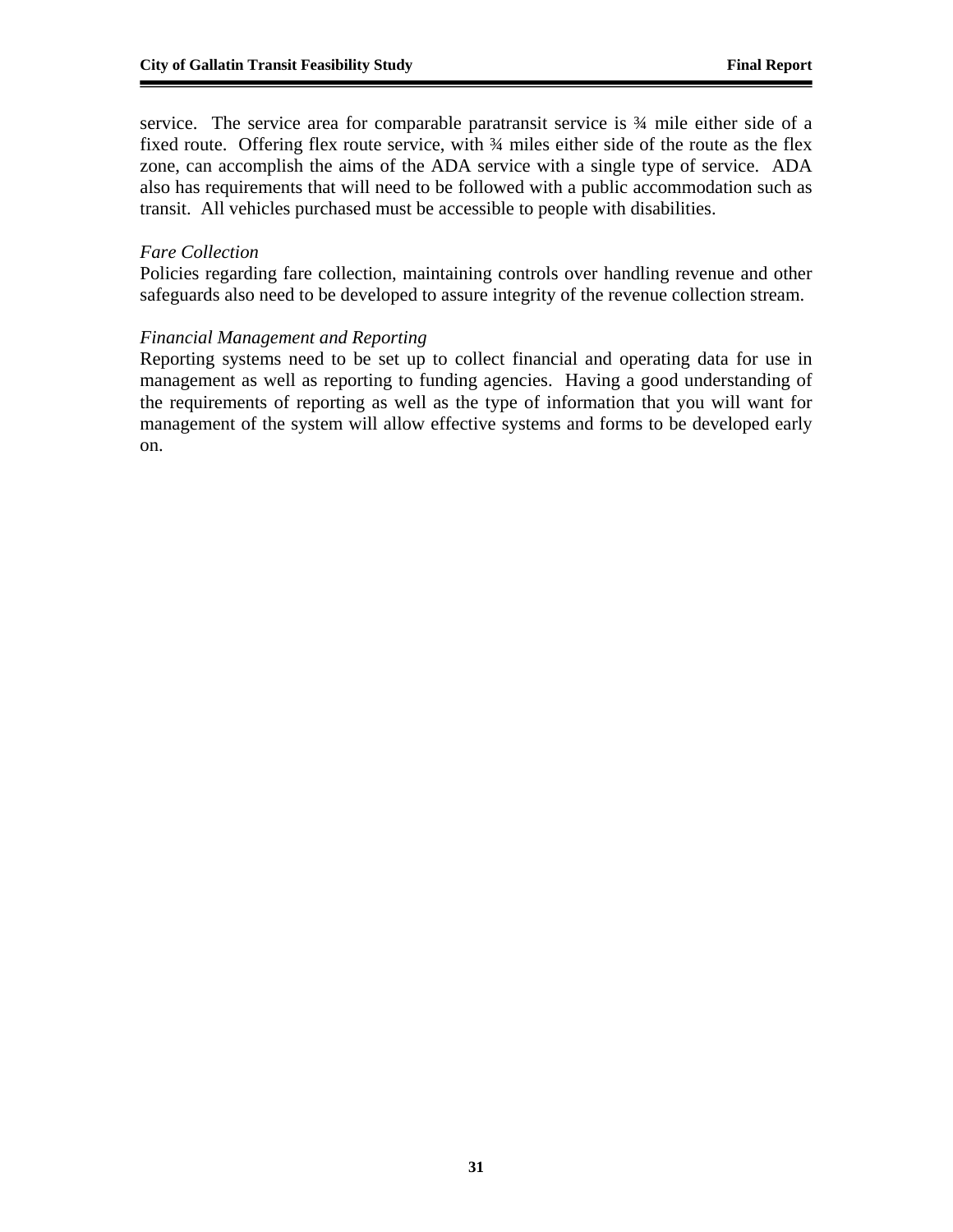## **9 CONNECTION TO REGIONAL SERVICES**

One of the interests at the outset of this study was to prepare for eventual commuter services connecting the Gallatin area to downtown Nashville. The Northeast Corridor project that is planned by the Nashville MPO will identify ways for this connection to take place. However, the resulting recommendations are still years away. In the mean time, we have identified a way to connect to existing regional services. There is already existing bus service that connects Hendersonville with downtown Nashville. Providing a connecting service from Gallatin to Hendersonville could serve as a short term solution for access to Nashville.

#### **Existing Service between Nashville and Hendersonville**

The Regional Transportation Authority (RTA) funds a Relax & Ride express service on weekdays between three park-and-ride lots in Hendersonville and downtown Nashville. The route is 35X Rivergate Express. The service has three inbound trips in the morning, one reverse outbound trip in the morning, three outbound trips in the afternoon and one reverse inbound trip in the afternoon. One of the a.m. inbound trips leaves from the New Shackle Island Park-n-Ride lot while a second trip leaves from the Hendersonville RTA Park-n-Ride lot on Imperial Boulevard off of Route 31E. The other inbound trip leaves from the Rivergate Park-n-Ride lot. The Shackle Island Park-n-Ride lot is closest to Gallatin with the Hendersonville RTA Park-n-Ride lot as second closest. All three outbound p.m. trips serve the Rivergate Park-n-Ride lot. Two of the trips continue to both the Hendersonville RTA Park-n-Ride lot and the New Shackle Island Park-n-Ride lot.

The Hendersonville Relax & Ride schedule is shown in Table 10.

| <b>WEEKDAYS TO DOWNTOWN NASHVILLE</b>         |            |                     |                 |  |  |
|-----------------------------------------------|------------|---------------------|-----------------|--|--|
| New Shackle Hendersonville                    |            |                     |                 |  |  |
| <b>Island</b>                                 | <b>RTA</b> | Rivergate           | Deaderick & 5th |  |  |
| Park-n-Ride Park-n-Ride Park-n-Ride Shelter A |            |                     |                 |  |  |
| $6:05$ AM                                     | 6:15 AM    | 6:25 AM             | 6:55 AM         |  |  |
|                                               |            | 6:50 AM             | 7:25 AM         |  |  |
| ---                                           | 6:57 AM    | $7:12 \, \text{AM}$ | 7:45 AM         |  |  |
|                                               |            | 5:00 PM             | 5:35 PM         |  |  |

#### **TABLE 10: HENDERSONVILLE RELAX & RIDE SCHEDULE**

| <b>WEEKDAYS FROM DOWNTOWN NASHVILLE</b> |         |                                   |               |  |  |
|-----------------------------------------|---------|-----------------------------------|---------------|--|--|
|                                         |         | <b>Hendersonville New Shackle</b> |               |  |  |
| Deaderick & 5th Rivergate               |         | <b>RTA</b>                        | <b>Island</b> |  |  |
| Shelter A Park-n-Ride                   |         | Park-n-Ride Park-n-Ride           |               |  |  |
| 6:17 AM                                 |         | 6:57 AM                           |               |  |  |
| 4:30 PM                                 | 5:00 PM |                                   |               |  |  |
| 4:42 PM                                 | 5:07 PM | 5:29 PM                           | 5:36 PM       |  |  |
| 5:25 PM                                 | 5:50 PM | 6:16 PM                           | 6:23 PM       |  |  |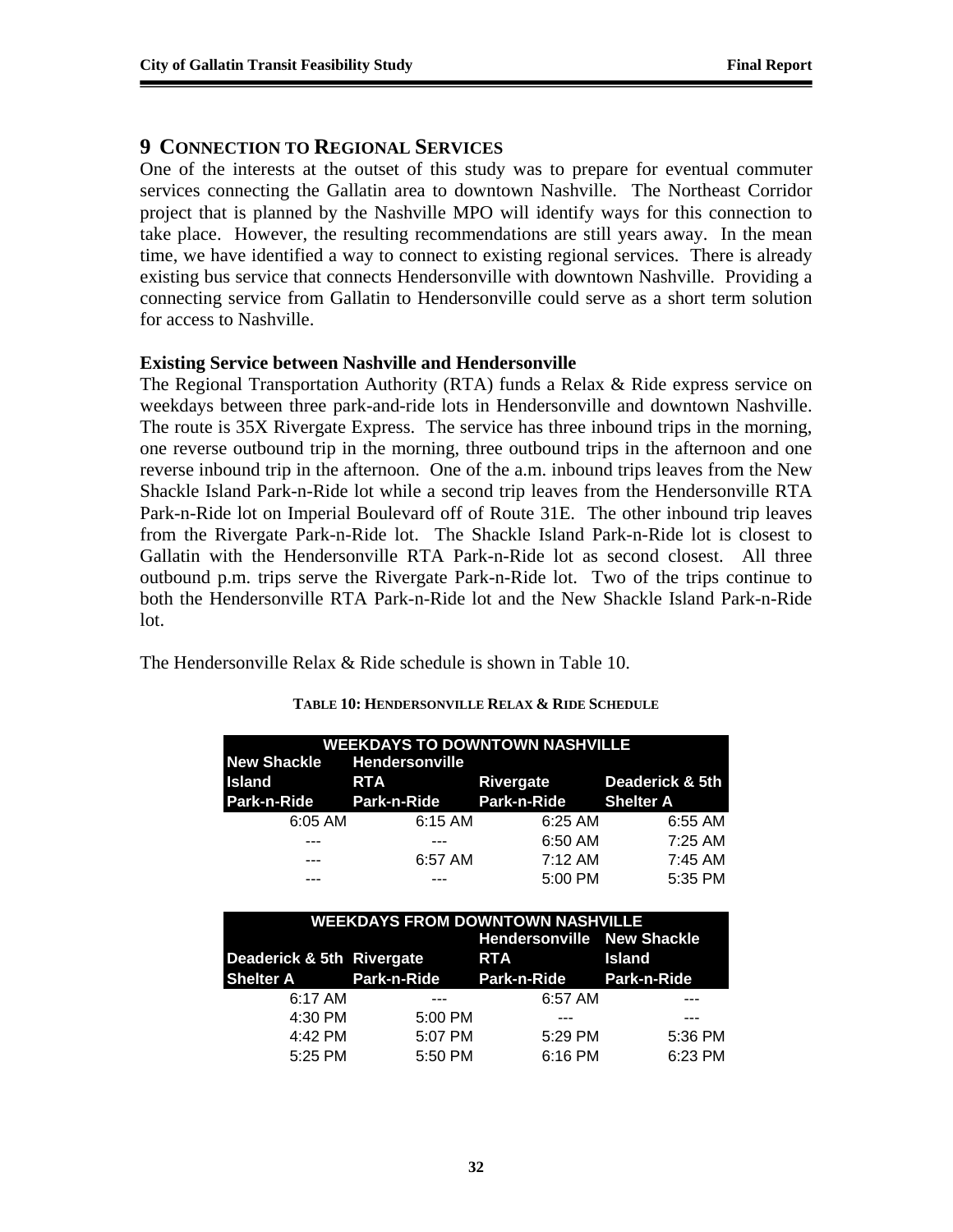## **Service Plan**

This study recommends providing two trips in the morning and two trips in the evening to connect to the Relax & Ride service in Hendersonville at the New Shackle Island Parkn-Ride (except one a.m. trip would need to go to the Hendersonville RTA Park-n-Ride lot). The trips could operate as a flexible route with one or two designated stop locations and demand response pickup or drop off within a defined service area. Designated locations would likely include a park-and-ride lot. The schedule is shown in Table 11.

| <b>HENDERSONVILLE CONNECTION</b> |                           |               |  |  |  |
|----------------------------------|---------------------------|---------------|--|--|--|
|                                  | <b>Square New Shackle</b> | <b>Square</b> |  |  |  |
| <b>Island Park-n-</b>            |                           |               |  |  |  |
|                                  | <b>Ride</b>               |               |  |  |  |
| 5:40 AM                          | 6:05 AM                   |               |  |  |  |
| 6:32 AM                          | * 6:57 AM                 |               |  |  |  |
|                                  | 5:36 PM                   | 6:01 PM       |  |  |  |
|                                  | 6:23 PM                   | 6:48 PM       |  |  |  |
|                                  |                           |               |  |  |  |

**TABLE 11: HENDERSONVILLE CONNECTION SCHEDULE**

\*This trip would go to the Hendersonville RTA Park-n-Ride lot.

The second morning trip does create a conflict with the first scheduled east-west flex trip because it would not be able to return to the Square in time for a 7:00 a.m. departure. If service to Hendersonville is implemented, the portion of the trip between the Square and Volunteer State Community College could be eliminated. The bus returning from Hendersonville could arrive in time at Volunteer State Community College to become the inbound east-west route.

## **Operating Cost**

The cost to operate the connection service to the Hendersonville Relax & Ride route would be \$50,000 annually. The cost sharing arrangement between the state and local sources would split this cost between TDOT and local sources in Gallatin. Coordination with the RTA might provide some additional resources for this service.

## **Capital Cost**

Hendersonville Relax & Ride trips are scheduled to depart before 7:00 a.m. or after 5:00 p.m., which is before or after the recommended 10 hour service scheme for flexible route service within Gallatin. Since the vehicles would not be in use for local service within Gallatin, additional vehicles would not be required, resulting in no additional capital cost.